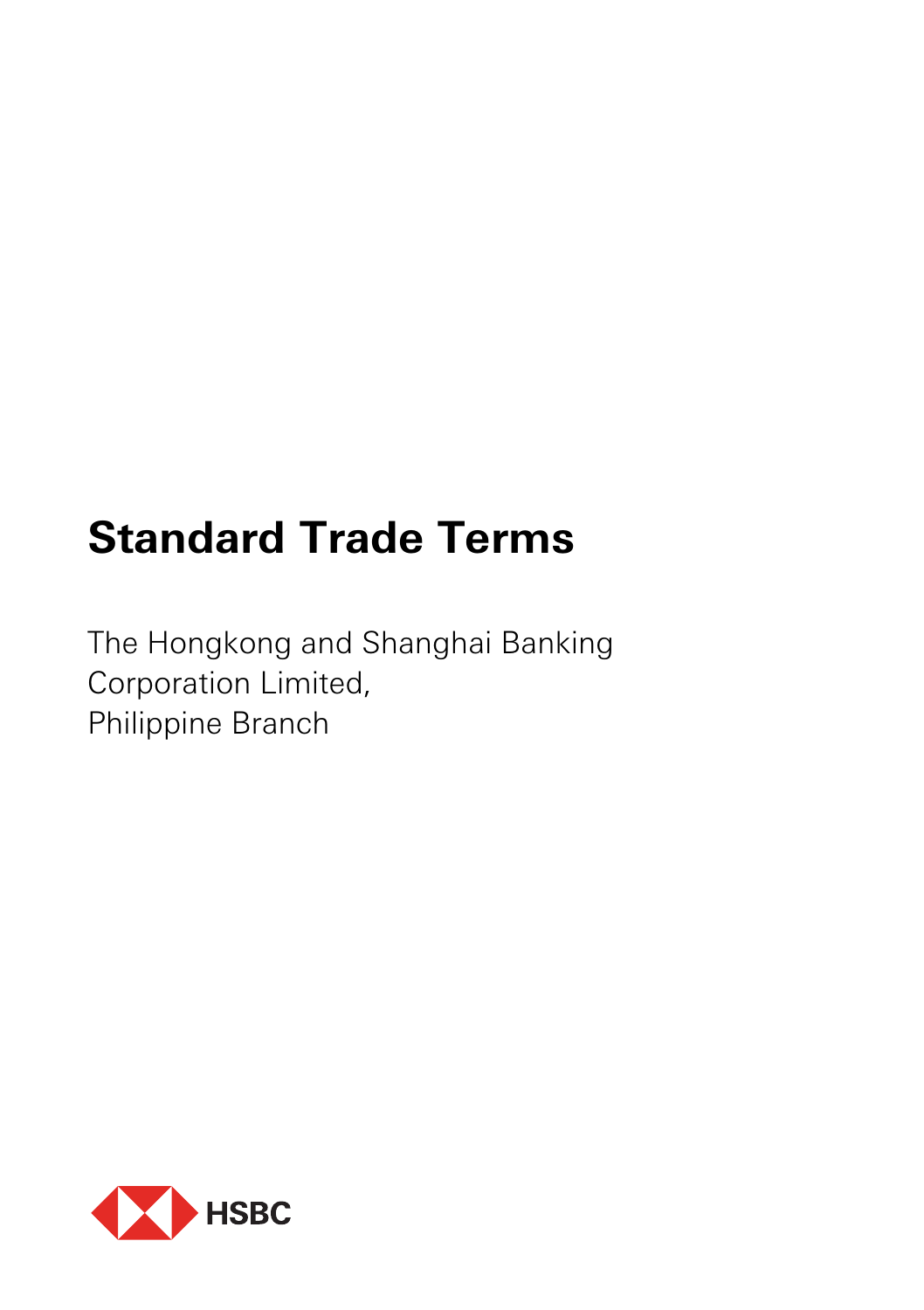# **CONTENTS**

| 1.                                                             | APPLICATION                                                  | 3              |
|----------------------------------------------------------------|--------------------------------------------------------------|----------------|
| <b>SECTION 1 - TRADE SERVICES</b><br>4                         |                                                              |                |
| 2.                                                             | <b>ICC RULES</b>                                             | 4              |
| 3.                                                             | DOCUMENTARY CREDITS                                          | 4              |
| 4.                                                             | <b>INSTRUMENTS</b>                                           | $\overline{7}$ |
| 5.                                                             | COLLECTIONS                                                  | 9              |
| 6.                                                             | <b>FINANCE</b>                                               | 10             |
| 7.                                                             | <b>TRADE FINANCE LOANS</b>                                   | 11             |
| 8.                                                             | APPLICATIONS FOR RELEASE OF GOODS, SHIPPING GUARANTEES       |                |
|                                                                | AND LETTERS OF INDEMNITY                                     | 13             |
|                                                                | <b>SECTION 2 - REIMBURSEMENT, INDEMNITY AND OTHER RIGHTS</b> | 14             |
| 9.                                                             | REIMBURSEMENT AND INDEMNITY                                  | 14             |
|                                                                | 10. CASH COLLATERAL                                          | 15             |
|                                                                | 11. PLEDGE                                                   | 15             |
|                                                                | 12. TRUST RECEIPTS                                           | 16             |
|                                                                | 13. SET-OFF                                                  | 17             |
|                                                                | 14. SUPPLEMENTARY RIGHTS                                     | 17             |
| <b>SECTION 3 - FEES AND PAYMENTS</b>                           |                                                              | 17             |
|                                                                | 15. FEES, COMMISSION, INTEREST AND CHARGES                   | 17             |
| 16.                                                            | PAYMENTS                                                     | 18             |
| <b>SECTION 4 - REPRESENTATIONS, UNDERTAKINGS AND SANCTIONS</b> |                                                              | 20             |
|                                                                | 17. REPRESENTATIONS AND WARRANTIES                           | 20             |
|                                                                | 18. UNDERTAKINGS                                             | 21             |
|                                                                | 19. COMPLIANCE WITH LAWS AND SANCTIONS                       | 23             |
| <b>SECTION 5 - INSTRUCTIONS AND ELECTRONIC PLATFORMS</b><br>25 |                                                              |                |
| 20.                                                            | <b>INSTRUCTIONS</b>                                          | 25             |
| 21.                                                            | PLATFORMS                                                    | 26             |
| <b>SECTION 6 - OTHER</b>                                       |                                                              | 27             |
| 22.                                                            | <b>LIMITATION ON LIABILITY</b>                               | 27             |
|                                                                | 23. DISCLOSURE, CONFIDENTIALITY AND PRIVACY                  | 29             |
| 24.                                                            | MISCELLANEOUS                                                | 31             |
| 25.                                                            | <b>GOVERNING LAW AND JURISDICTION</b>                        | 32             |
| <b>SECTION 7 - DEFINITIONS AND INTERPRETATION</b>              |                                                              | 32             |
| 26.                                                            | DEFINITIONS AND INTERPRETATION                               | 32             |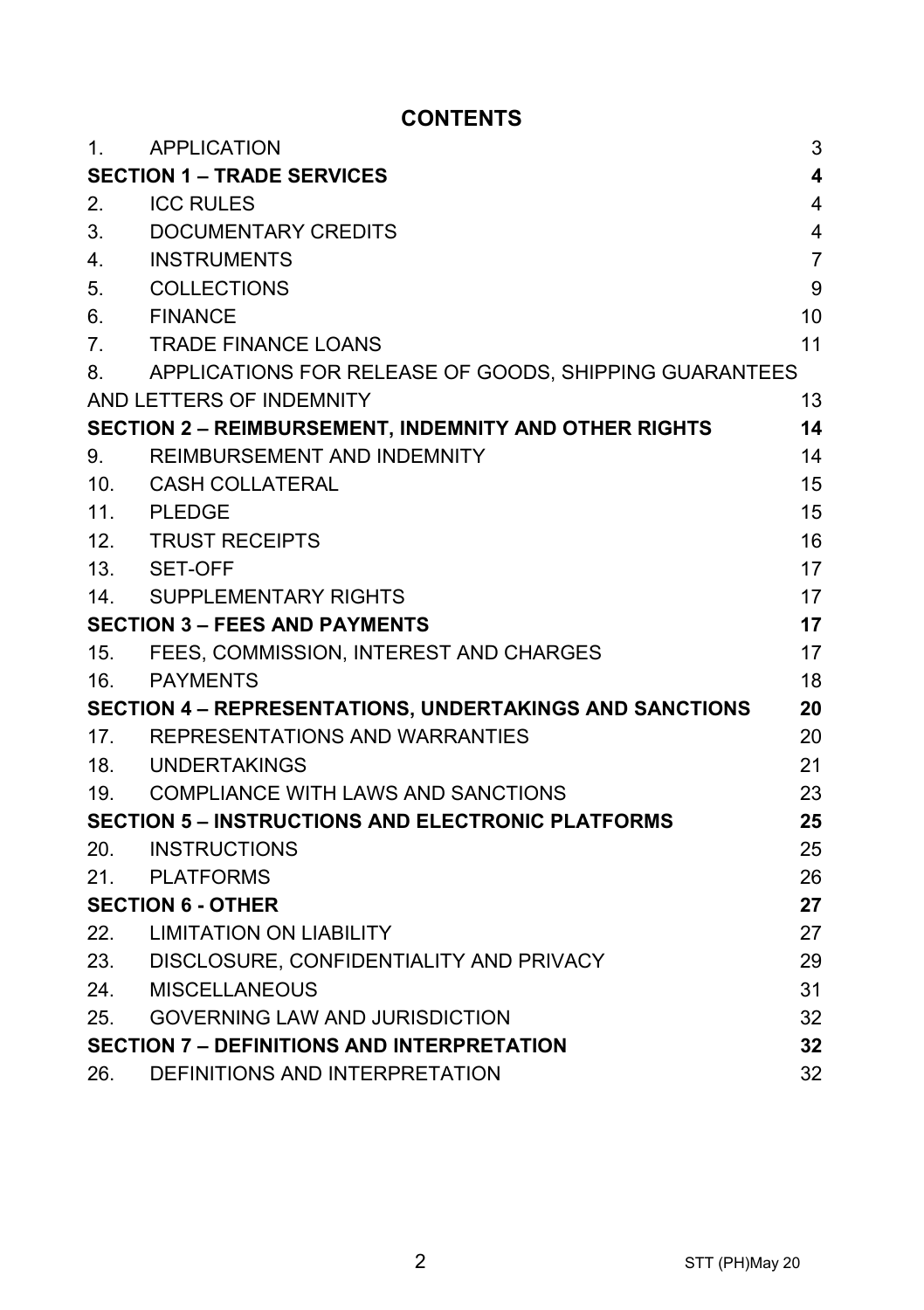# **STANDARD TRADE TERMS (THESE TERMS)**

#### **1. APPLICATION**

1.1 These Terms shall apply to any Trade Service which HSBC may agree to make available or procure at the request of the Customer and shall include any relevant Country Conditions.

1.2 These Terms shall, where applicable, be subject to other terms and conditions in relation to services provided by HSBC to the Customer (including any banking service or account operating agreement) from time to time. In relation to any Trade Service, where any conflict arises between these Terms and any other applicable terms and conditions, the terms and conditions shall apply in the following order of priority:

- (a) the Application;
- (b) the Facility Agreement (if any) and/or any applicable Security Agreement;
- (c) the Country Conditions (if any);
- (d) these Terms; and
- (e) such other terms.

1.3 HSBC does not offer any advice to the Customer in relation to any Trade Service. Whilst HSBC may provide information or express opinions from time to time, such information or opinions are not offered as advice. Before applying for, or accepting, any Trade Service, the Customer shall make such enquiries and assessments as the Customer considers appropriate and the Customer should place no reliance on HSBC to give advice or make recommendations. If the Customer is in doubt of any Trade Service, the Customer should seek independent professional advice.

1.4 Each Trade Service is separate and independent from the Trade Transaction to which such Trade Service relates and HSBC is in no way concerned with, subject to, or bound by, the terms of such Trade Transaction, even if a reference is included in any document relating to that Trade Service.

1.5 HSBC may name, instruct or procure any correspondent bank (including any HSBC Group member) to be the issuing, advising, nominated or confirming bank in respect of any Trade Service (and may restrict such correspondent bank to an HSBC Group member or a correspondent bank acceptable to HSBC) and is authorised to issue a counter-guarantee or counter-SBLC in such form and content as determined by HSBC in favour of the correspondent bank. HSBC may pay to, or receive from any correspondent bank, charges, commissions, fees or other payments.

1.6 Nothing in these Terms shall oblige HSBC to enter into or provide any Trade Service at any time.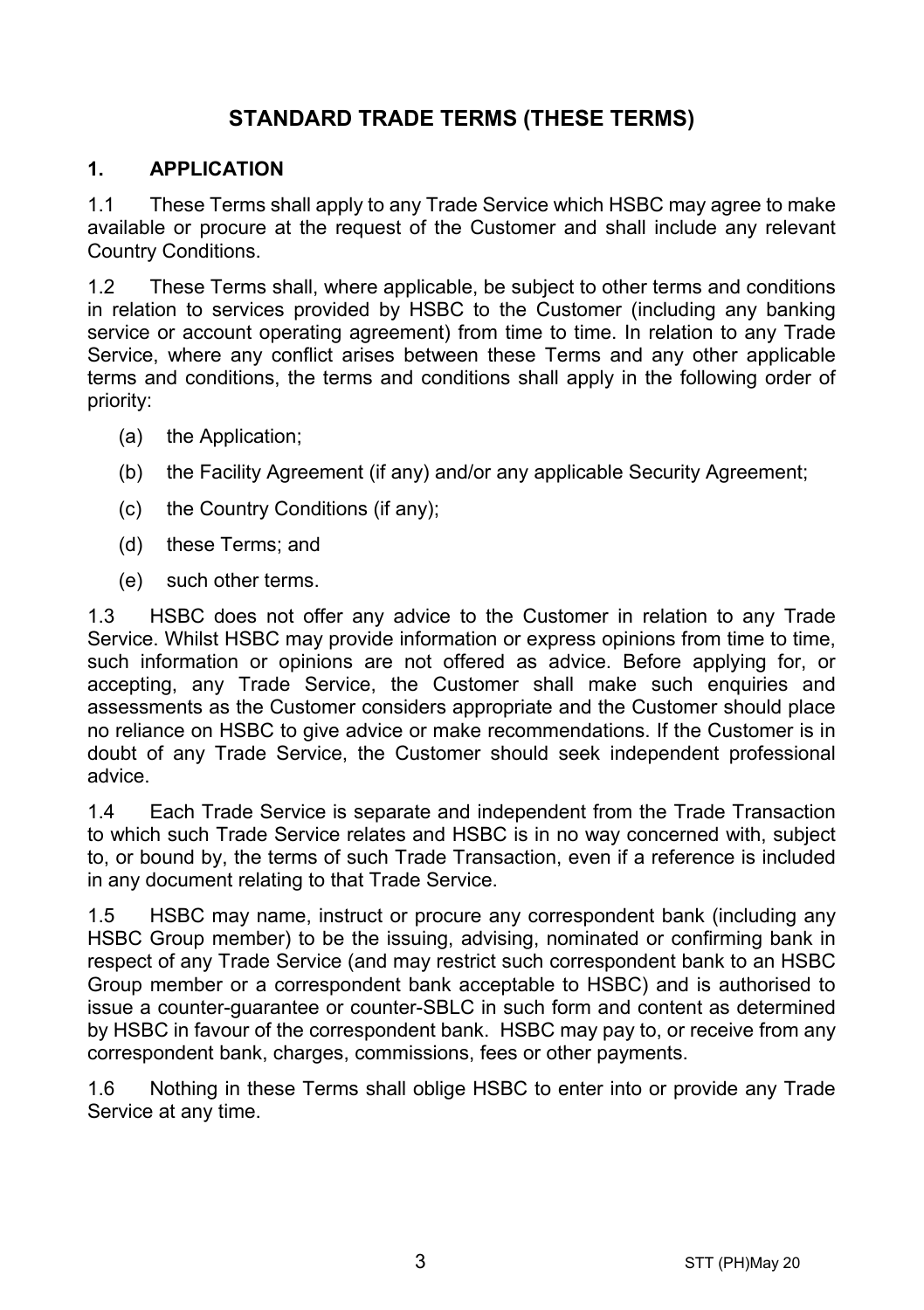# **SECTION 1 – TRADE SERVICES**

#### **2. ICC RULES**

2.1 Unless the Customer otherwise requests (and HSBC agrees with such request):

(a) all Documentary Credits issued by HSBC will be issued subject to the Uniform Customs and Practice for Documentary Credits, 2007 Revision, ICC Publication No. 600 (UCP600) and, if required by HSBC, the Uniform Customs and Practice for Documentary Credits (UCP600) Supplement for Electronic Presentation (eUCP);

(b) all SBLCs issued by HSBC will be issued subject to the International Standby Practices 1998, ICC Publication No. 590 (ISP98);

(c) all bonds and guarantees issued by HSBC will be issued subject to the Uniform Rules for Demand Guarantees, ICC Publication No.758 (URDG 758); and

(d) all Collections will be undertaken subject to the Uniform Rules for Collections 1995, ICC Publication No. 522 (URC 522) and, if required by HSBC, the Uniform Rules for Collections (URC 522) Supplement for Electronic Presentation (eURC),

in each case, as may be revised from time to time (together the ICC Rules), and the rights and obligations of the Customer will be subject to the applicable ICC Rules in addition to these Terms.

2.2 If there is any conflict between any ICC Rule and these Terms, these Terms shall prevail.

#### <span id="page-3-0"></span>**3. DOCUMENTARY CREDITS**

- 3.1 The terms in this Claus[e 3](#page-3-0) apply to any Documentary Credits.
- 3.2 The Customer:
	- (a) undertakes to examine the customer copy of each Documentary Credit issued
	- by HSBC in order to check its consistency with the relevant Application; and
	- (b) agrees to give immediate notice to HSBC of any objection to its contents.

#### **Imports**

3.3 HSBC is authorised to honour and pay any Claim made under a Documentary Credit which appears on its face to comply with its terms and/or any Documents drawn (or purporting to be drawn) and presented under such Documentary Credit in accordance with its terms, without reference to or further authority from the Customer or any other party, and without enquiring whether any Claim has been properly made, and notwithstanding that the validity of any such Claim, or the amount of it, may be in dispute. The Customer accepts any such Claim as conclusive evidence that HSBC was liable to honour and pay it, and any payment made, or any steps taken by HSBC in good faith under or in connection with it, shall be binding on the Customer.

3.4 The presentation of any Documents under a Documentary Credit shall be deemed to be in compliance with the terms of the Documentary Credit if HSBC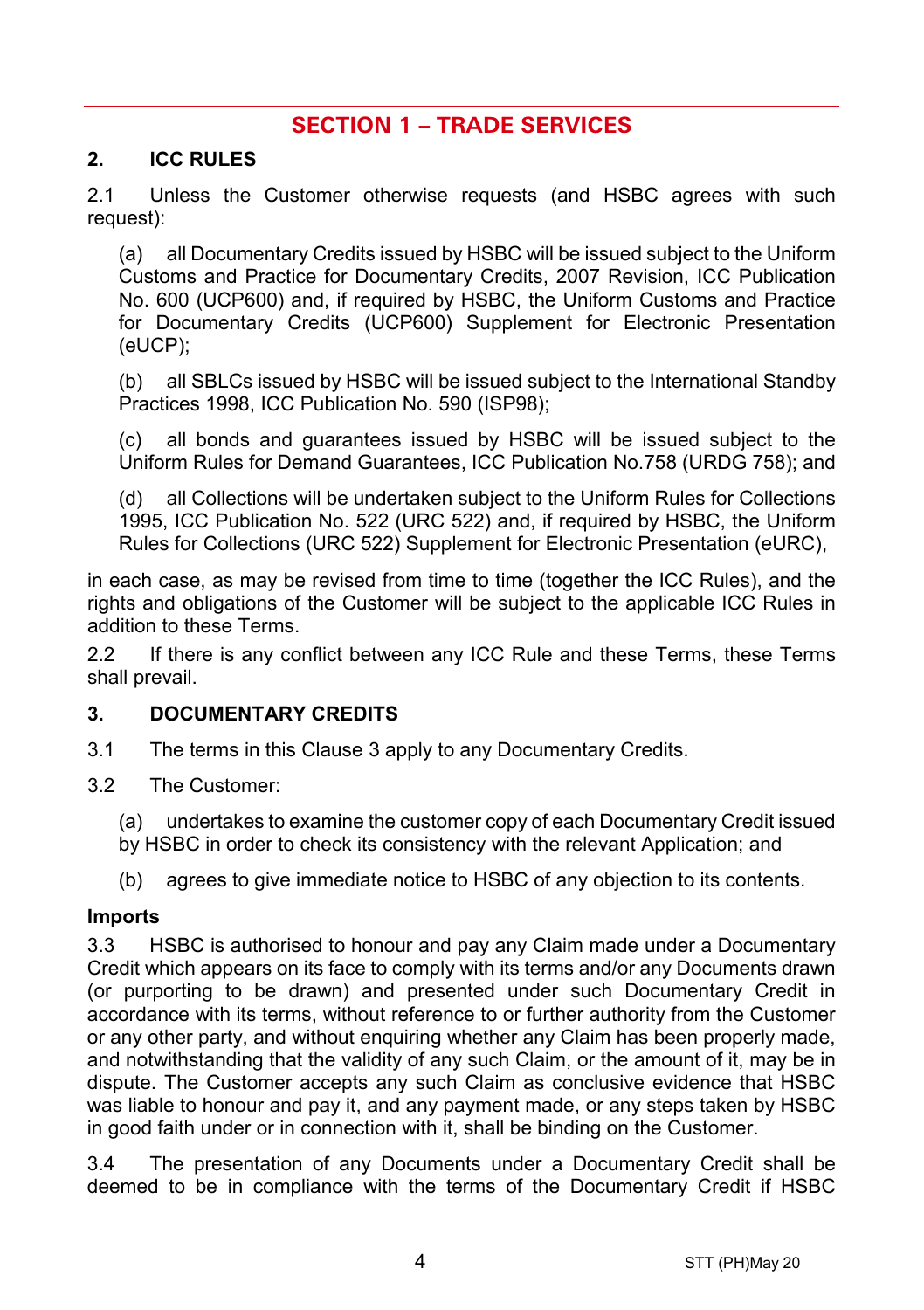determines that they appear to be in order and, taken as a whole, conform with the requirements of the Documentary Credit. The Customer waives all claims against HSBC for any delay that may result in examining such Documents or any failure to identify any discrepancies that may exist.

3.5 Notwithstanding any contrary instruction from the Customer, HSBC may reject any Claim which HSBC determines does not comply with the terms of the relevant Documentary Credit. HSBC is not obliged to notify the Customer or to seek the Customer's waiver of any discrepancy before refusing the Claim. Where HSBC does seek a waiver in respect of any discrepancy, the taking of such action does not oblige HSBC to seek a waiver of any discrepancy at any other time.

3.6 If HSBC notifies the Customer of a discrepancy with respect to a Claim and the Customer requests HSBC and/or its correspondent bank or its agent to:

(a) effect payment under the Documentary Credit, notwithstanding the discrepancy; or

(b) countersign or issue any guarantee or indemnity covering the discrepancy,

the Customer confirms that its reimbursement obligations and the indemnity set out in Claus[e 9](#page-13-0) (*[REIMBURSEMENT AND INDEMNITY](#page-13-0)*) shall apply to such Claim and/or any such guarantee or indemnity.

3.7 HSBC may at any time amend or insert additional terms and conditions into a Documentary Credit as HSBC may consider appropriate, provided that any such amendment or additional terms and conditions shall not increase the Customer Liabilities in relation to such Documentary Credit. HSBC may, subject to the beneficiary's consent, cancel the whole or any unused balance of a Documentary Credit.

3.8 Notwithstanding any instruction in an Application, HSBC may restrict the availability of any Documentary Credit, or any advising or confirming, to its own offices or to any correspondent bank or agent of its choice and, in such case, HSBC may refuse to honour, or make payment for, any Document drawn or purporting to be drawn on any office, bank or other person other than such office, correspondent bank or agent.

3.9 If HSBC effects payment under a Documentary Credit prior to the maturity date of such Documentary Credit:

(a) (in the case where the Documentary Credit beneficiary bears interest) the Customer shall be liable to pay to HSBC the full amount of the Documentary Credit on the maturity date, even if HSBC only paid a discounted amount under the Documentary Credit; and

(b) (in the case where the Customer is required to bear interest under the Documentary Credit pursuant to any other agreement with HSBC) the Customer shall, on the maturity date of such Documentary Credit or such earlier date as may be demanded by HSBC, pay to HSBC the full amount of the Claim together with interest accruing on such Claim for the period from and including the date of HSBC's payment to and including the maturity date, such interest payable in accordance with Clause [15](#page-16-0) [\(FEES, COMMISSION, INTEREST AND CHARGES\)](#page-16-0).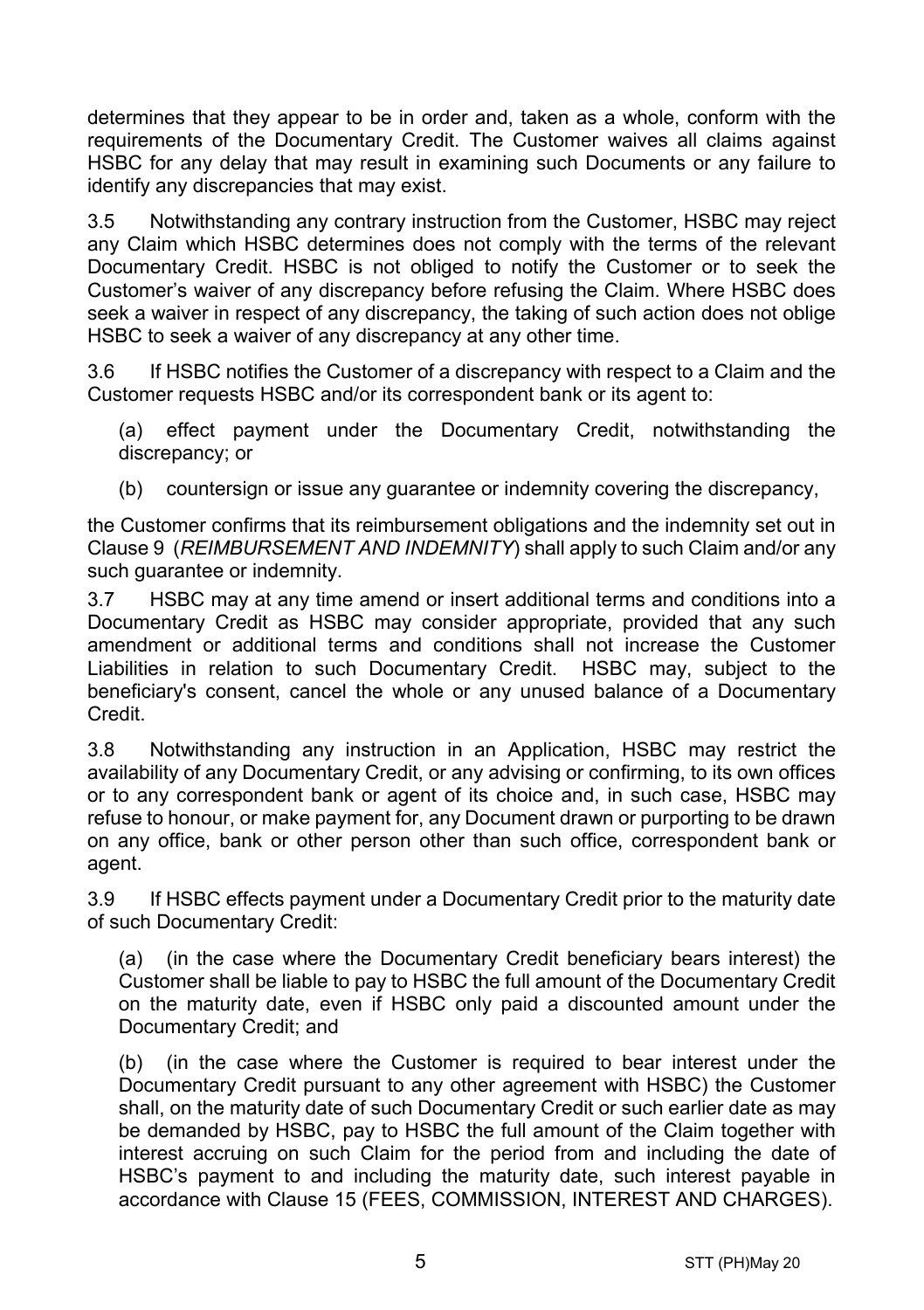3.10 If the terms of a Documentary Credit (whether expressly or impliedly) permits payment to be effected to the beneficiary prior to receipt of the Documents required to be delivered under such Documentary Credit, the Customer shall, on the maturity date of such Documentary Credit or such earlier date as may be demanded by HSBC, pay to HSBC the full amount of the Claim (whether or not the Documents subsequently delivered are compliant with the terms of the Documentary Credit) together with interest accruing on such Claim for the period from and including the date of HSBC's payment to and including the maturity date, such interest payable in accordance with Clause [15](#page-16-0) (*[FEES, COMMISSION, INTEREST AND CHARGES](#page-16-0)*).

3.11 If any Documentary Credit stipulates that certain specific Documents be forwarded by the beneficiary directly to the Customer at or prior to the time the beneficiary makes any Claim, all remaining Documents must be produced to HSBC in respect of any Claim under such Documentary Credit. If the Customer uses the Documents forwarded directly to it to obtain possession of the Goods, HSBC is authorised to accept all Documents presented under such Documentary Credit and pay or accept upon presentation and pay at maturity all Documents drawn in respect of the Goods, notwithstanding any discrepancy or any other matter or thing that might otherwise have relieved or affected the Customer's or HSBC's obligations. The Customer confirms that its reimbursement obligations and the indemnity set out in Clause [9](#page-13-0) (*[REIMBURSEMENT AND INDEMNITY](#page-13-0)*) shall apply to any amount paid by HSBC in respect of such Documentary Credit.

3.12 If any Documentary Credit stipulates that the Goods be insured under insurance policies/certificates containing "Institute Cargo Clauses" or other industry standard clauses, HSBC may accept insurance policies/certificates which contain "American Institute Cargo Clauses" or any other industry standard clauses that HSBC determines appropriate.

3.13 HSBC will not be bound at any time to release any Documents or Goods to the Customer unless the Customer has fully discharged its Customer Liabilities in respect of the Documentary Credit relating to such Documents or Goods.

<span id="page-5-0"></span>3.14 If HSBC issues a Documentary Credit back-to-back (a **Back-to-Back Documentary Credit**) to another Documentary Credit (a **Master Documentary Credit**) the Customer:

(a) acknowledges that its Customer Liabilities in respect of the Back-to-Back Documentary Credit are not dependent or conditional on the performance of the Master Documentary Credit;

(b) unconditionally and irrevocably assigns or transfers absolutely to HSBC all of its payment rights in the Master Documentary Credit;

(c) shall not amend or accept any amendment to the Master Documentary Credit without the consent of HSBC or take any action which might result in HSBC not receiving the full amount under the Master Documentary Credit; and

(d) authorises HSBC to use the Documents presented under the Back-to-Back Documentary Credit to make a Claim under the Master Documentary Credit irrespective of any discrepancies or irregularities in the Documents presented.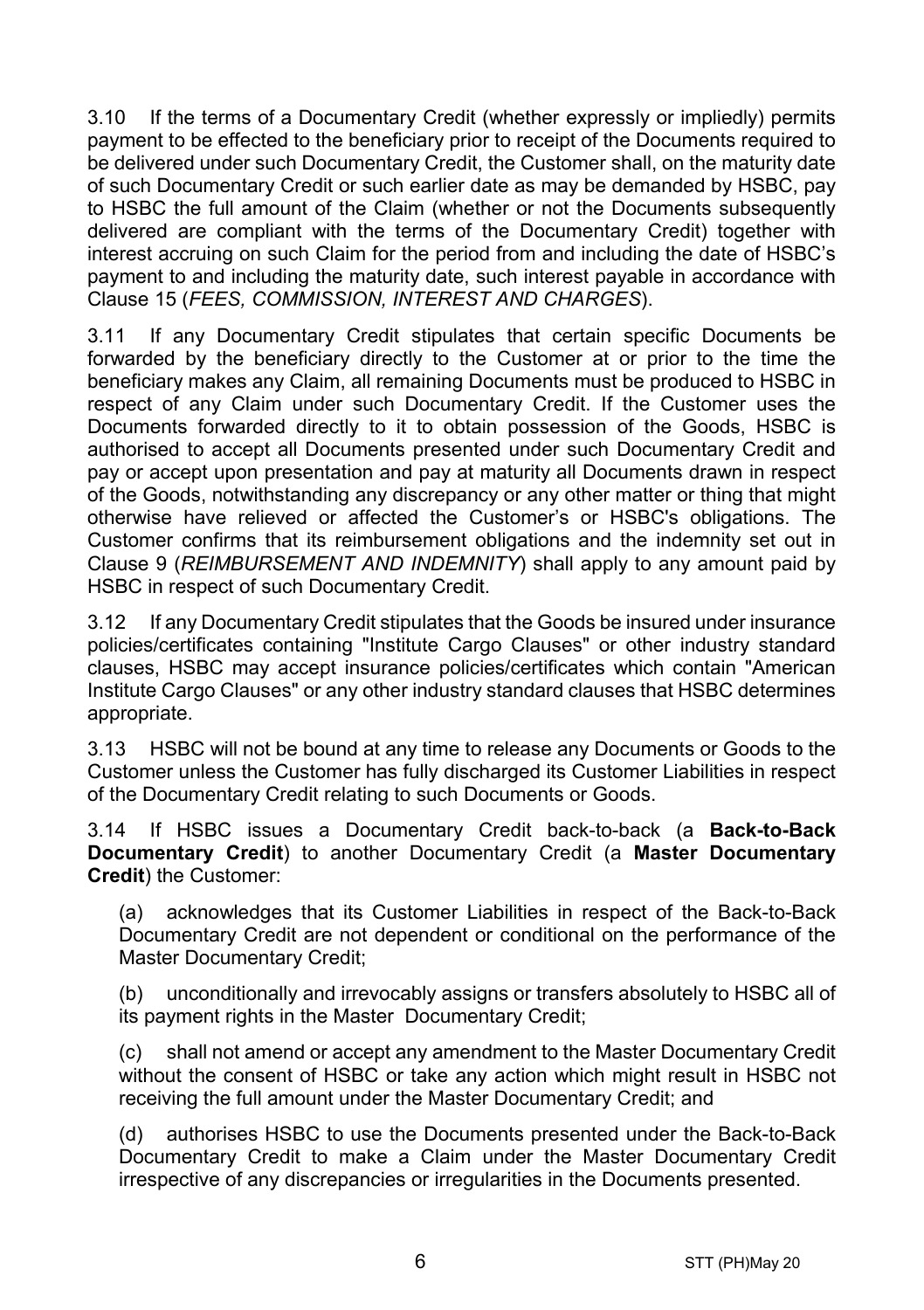3.15 HSBC is not obliged to notify the Customer of any incompatibility between the terms of a Back-to-Back Documentary Credit and the relevant Master Documentary Credit.

# **Exports**

3.16 If HSBC confirms a Documentary Credit or SBLC (whether on a disclosed or undisclosed basis) and payment in full or part is not received by HSBC from the relevant issuing bank, the Customer is only required to reimburse HSBC for amounts not received if the non-payment was due to a Recourse Event. Such reimbursement by the Customer is payable immediately upon HSBC's demand together with any interest payable in accordance with Clause [15](#page-16-0) (*[FEES, COMMISSION, INTEREST](#page-16-0)  [AND CHARGES](#page-16-0)*) and the Customer shall reimburse HSBC for any loss or damage suffered by HSBC as a result of the non-payment.

3.17 HSBC will not be bound by a confirmation (whether on a disclosed or undisclosed basis) and will not be obliged to negotiate a Documentary Credit or SBLC if it is amended without HSBC's consent, the Documents presented do not fully comply with the terms of the Documentary Credit or SBLC, the original Documentary Credit or SBLC is different from the copy of the Documentary Credit or SBLC upon which HSBC based its confirmation, the Customer does not comply with any of its obligations under this Clause [3,](#page-3-0) or if payment in full or part is not received by HSBC (or cannot be accepted by HSBC) from the relevant issuing bank as a result of a Recourse Event.

3.18 If HSBC confirms a Documentary Credit or SBLC on an undisclosed basis, the Customer shall not make a presentation in respect of the Documentary Credit or SBLC to any person other than HSBC and shall promptly provide to HSBC the original Documentary Credit or SBLC, any operative documents and any amendments issued by the relevant issuing bank.

3.19 If HSBC confirms a Documentary Credit or SBLC (whether on a disclosed or undisclosed basis), the Customer:

(a) unconditionally and irrevocably assigns or transfers absolutely to HSBC all of its payment rights in such Documentary Credit or SBLC; and

(b) shall not take any action which might result in HSBC not receiving the full amount under the Documentary Credit or SBLC.

#### <span id="page-6-0"></span>**4. INSTRUMENTS**

4.1 The terms in this Clause [4](#page-6-0) apply to any SBLC, demand guarantee (including an avalisation, co-acceptance or acceptance of a Document), bond, counter-guarantee, counter-SBLC, or similar independent payment obligation (including any extension, renewal or amendment of the same)(each an **Instrument**) issued, confirmed or provided by HSBC.

4.2 The Customer:

(a) undertakes to examine the customer copy of each Instrument issued or entered into by HSBC in order to check its consistency with the relevant Application; and

(b) agrees to give immediate notice to HSBC of any objection to its contents.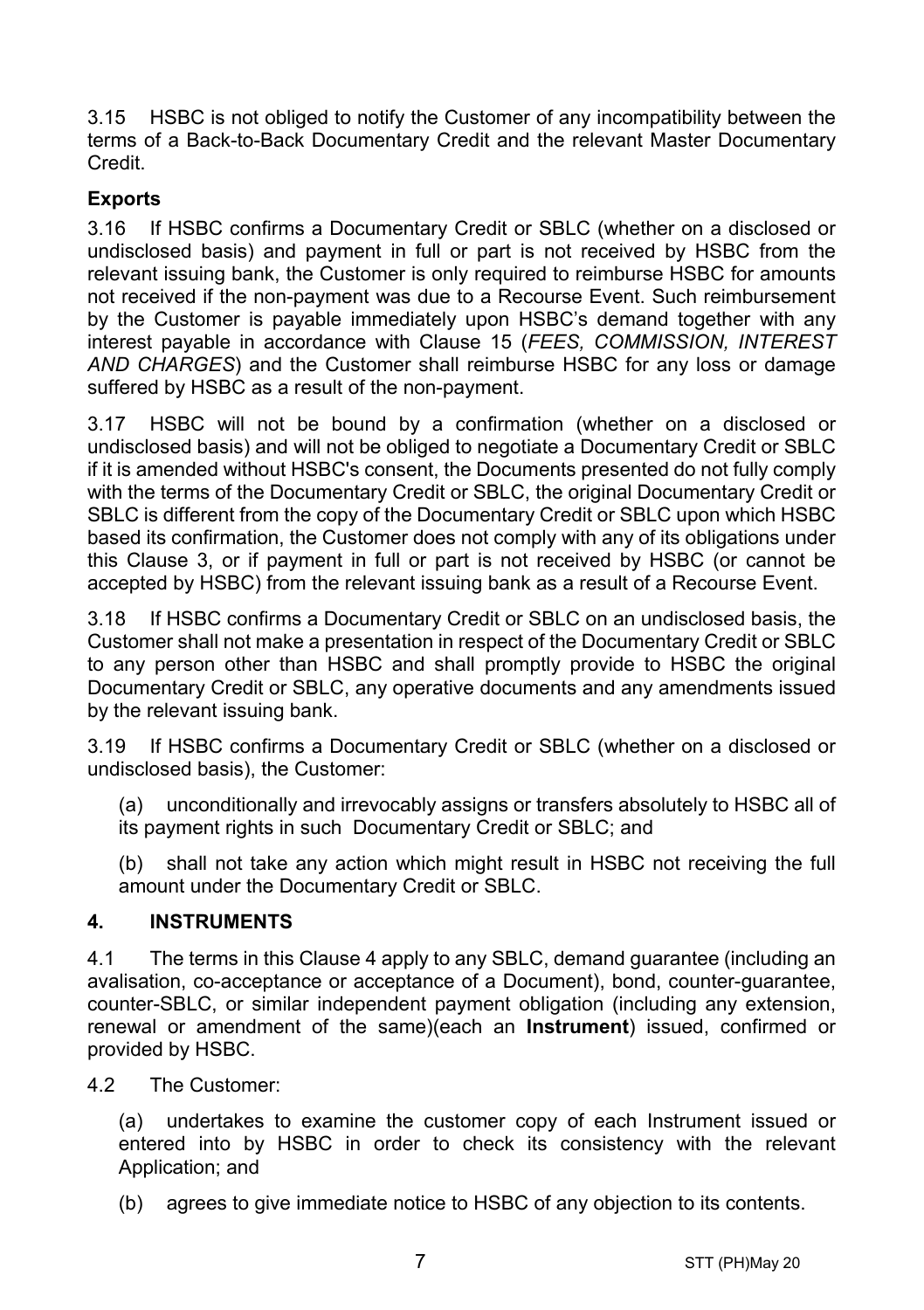4.3 HSBC is authorised to accept, pay or honour any Claim made under any Instrument which appears on its face to comply with its terms, without reference to or further authority from the Customer or any other party, and without enquiring whether any such Claim on HSBC has been properly made, notwithstanding that the validity of any such Claim, or the amount of it, may be in dispute. The Customer accepts any such Claim as conclusive evidence that HSBC was liable to pay or comply with it, and any payment made, or any steps taken by HSBC in good faith under or in connection with it, shall be binding upon the Customer.

4.4 The presentation of any documents under an Instrument shall be deemed to be in compliance with the terms of the Instrument if HSBC determines that they appear on their face to be in order and, taken as a whole, conform with the requirements of the Instrument. The Customer waives all claims against HSBC for any delay that may result in examining such documents or any failure to identify any discrepancies that may exist.

4.5 Notwithstanding any contrary instruction from the Customer, HSBC is entitled to reject any Claim which HSBC determines does not comply with the terms of the relevant Instrument. HSBC is not obliged to notify the Customer or to seek the Customer's waiver of any discrepancy before refusing the Claim. Where HSBC does seek a waiver in respect of any discrepancy, the taking of such action does not oblige HSBC to seek a waiver of discrepancy at any other time.

4.6 If HSBC notifies the Customer of a discrepancy with respect to a Claim and the Customer requests HSBC and/or its correspondent bank or its agent to:

- (a) effect payment under the Instrument, notwithstanding the discrepancy; or
- (b) countersign or issue any guarantee or indemnity covering the discrepancy,

the Customer confirms that its reimbursement obligations and the indemnity set out in Clause [9](#page-13-0) (*[REIMBURSEMENT AND INDEMNITY](#page-13-0)*) shall apply to such Claim and/or any such guarantee or indemnity.

4.7 HSBC may at any time amend or insert additional terms and conditions into an Instrument as HSBC may consider appropriate, provided that any such amendment or additional terms and conditions shall not increase the Customer Liabilities in relation to such Instrument. HSBC may, subject to the beneficiary's consent, cancel the whole or any unused balance of an Instrument.

4.8 Notwithstanding any instruction in an Application, HSBC may restrict the availability of any SBLC, or any advising or confirming, to its own offices or to any correspondent bank or agent of its choice and, in such case, HSBC may refuse to honour, or make payment for, any Document drawn or purporting to be drawn on any office, bank or other person other than such office, correspondent bank or agent.

4.9 If the terms of an SBLC (whether expressly or impliedly) permits payment to be effected to the beneficiary prior to receipt of the documents required to be delivered under such SBLC, the Customer shall, on the maturity date of such SBLC or such earlier date as may be demanded by HSBC, pay to HSBC the full amount of the Claim (whether or not the documents subsequently delivered are compliant with the terms of the SBLC) together with interest accruing on such Claim for the period from and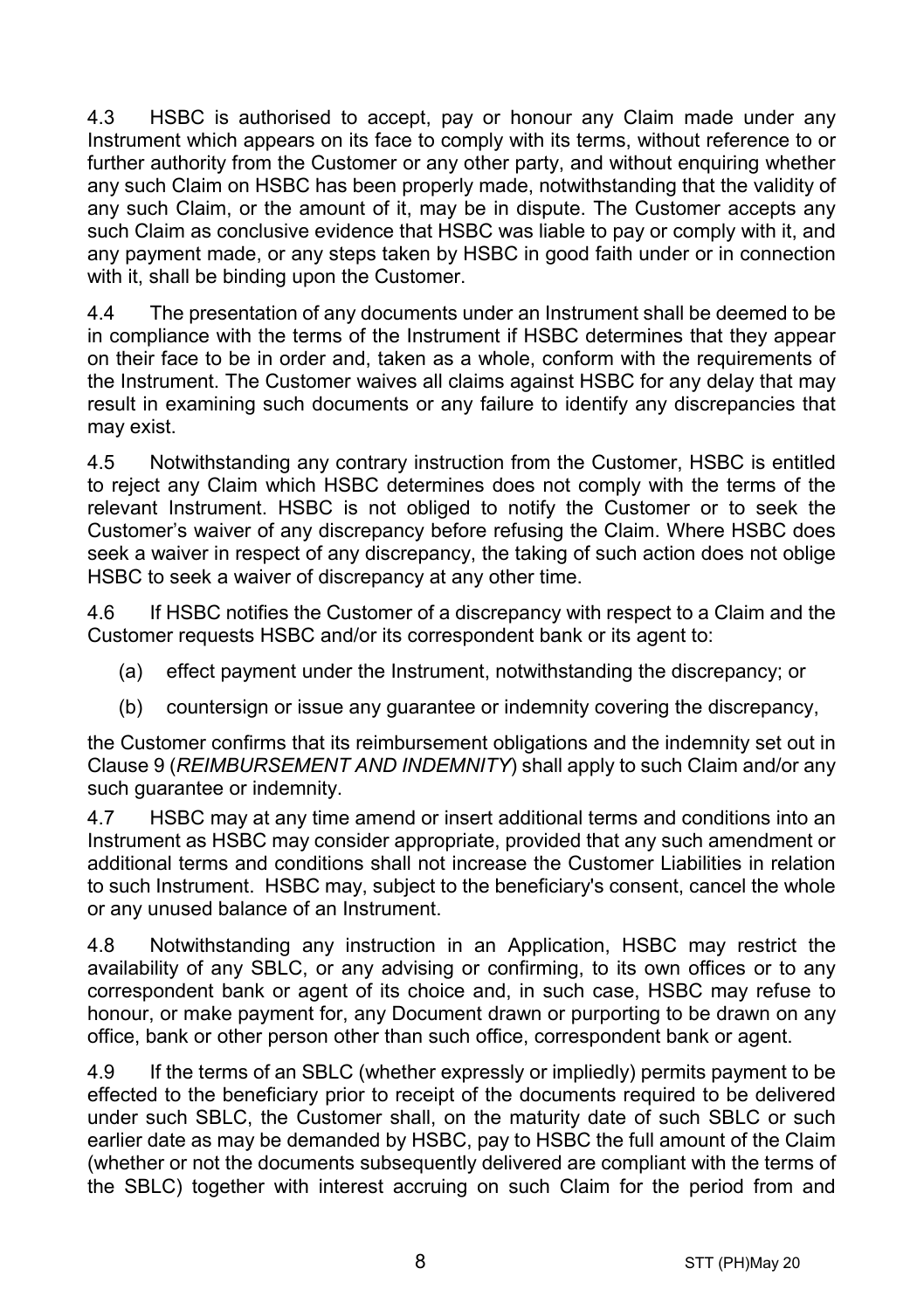including the date of HSBC's payment to and including the maturity date, such interest payable in accordance with Clause [15](#page-16-0) (*[FEES, COMMISSION, INTEREST AND](#page-16-0)  [CHARGES](#page-16-0)*).

4.10 Notwithstanding the foregoing, if the Customer has requested HSBC to issue or arrange for the issuance of an Instrument by a correspondent bank for which a counter-guarantee or counter-SBLC must be issued by HSBC, HSBC may include such terms in the counter-guarantee or counter-SBLC that HSBC considers are required to support the issuance of such Instrument. Without limitation, the validity period and Claim period (if applicable) of the counter-guarantee or counter-SBLC shall be longer than the validity period and Claim period (if applicable) of the Instrument and other terms may be added to reflect the laws under which the Instrument is governed.

4.11 If any Instrument contemplates renewal or extension and the Customer does not advise HSBC at least 5 Business Days prior to the time required for HSBC to provide notice of cancellation as required by the Instrument, HSBC may renew or extend for an additional year or such other term as HSBC may so select. HSBC shall however be under no obligation to issue, extend or renew any Instrument and may at any time:

(a) cancel or revoke any Instrument without prior notice to or authorisation from the Customer if such Instrument or the beneficiary of such Instrument permits cancellation or revocation; or

(b) pay any Instrument without prior notice to or authorisation from the Customer if the Instrument or any relevant law permits or requires payment to be made if such Instrument is cancelled, withdrawn, not extended or not renewed.

4.12 Any cancellation, payment or revocation by HSBC of any Instrument at any time shall be without prejudice to the rights and obligations of HSBC and the Customer under these Terms.

4.13 Unless an Instrument expressly provides that the original Instrument must be presented to HSBC to support a Claim, HSBC may pay and/or comply with any Claim, whether or not the original of the Instrument is presented to HSBC.

4.14 Notwithstanding that the Customer may claim that an Instrument has been reduced, cancelled or terminated, HSBC may determine that, due to the governing law of the Instrument, it is has not been reduced, cancelled or terminated, or HSBC may determine that it is necessary to obtain or require the relevant beneficiary's confirmation of the reduction, release or discharge of HSBC's and/or any correspondent bank's liabilities under such Instrument. Subject to such determination, or until such confirmation is received by HSBC, such Instrument shall not be treated or deemed as reduced, cancelled or terminated.

## <span id="page-8-0"></span>**5. COLLECTIONS**

5.1 The terms in this Claus[e 5](#page-8-0) apply to any Collection transaction.

5.2 If HSBC is requested by the Customer to handle a Collection as the remitting bank, HSBC shall be under no obligation to make any payment to the Customer in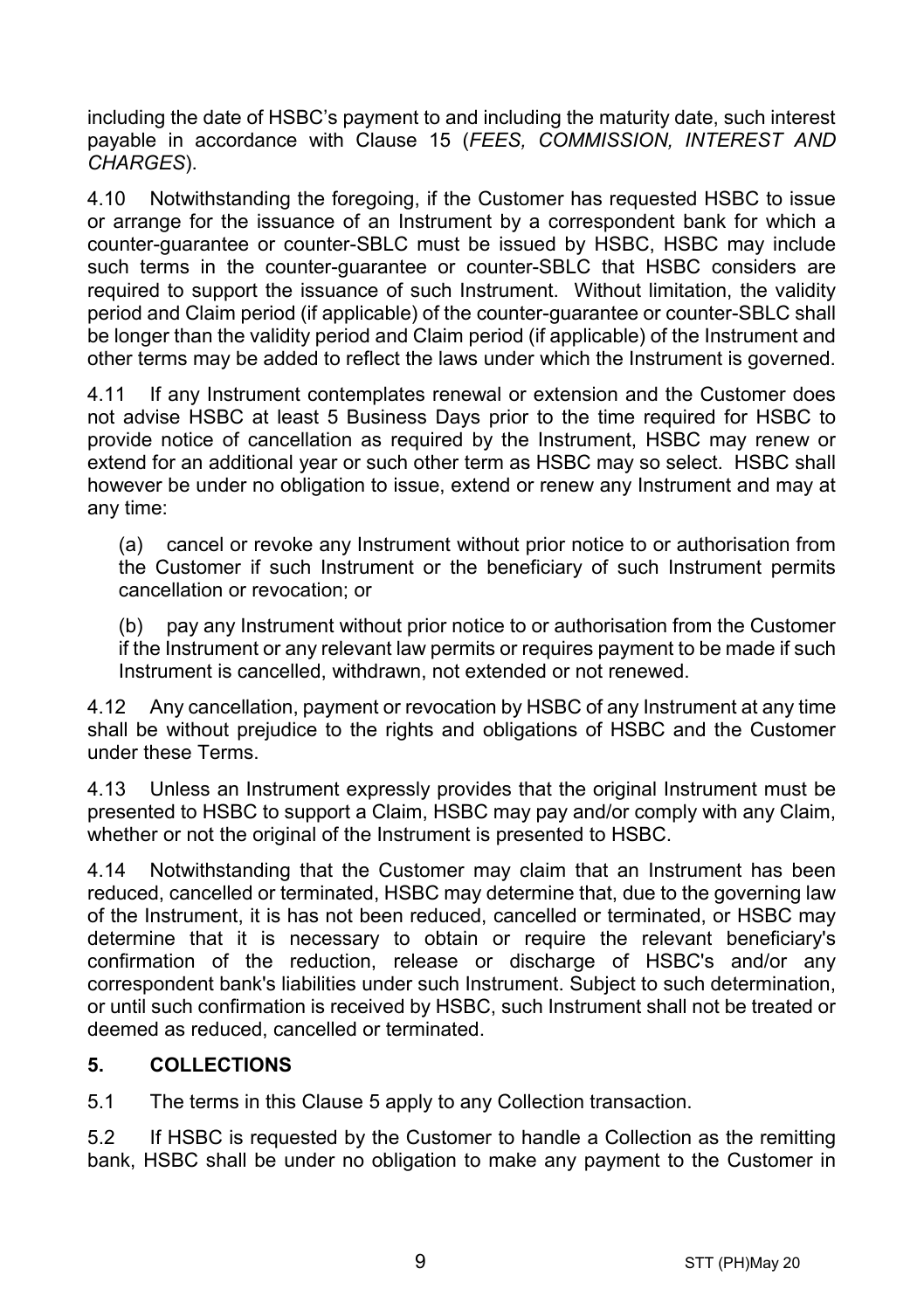respect of the Collection until HSBC has received full payment from the collecting or presenting bank.

5.3 HSBC is not obliged to check the Documents before sending them to the collecting or presenting bank.

5.4 HSBC is not obliged to check the Documents that it receives from a remitting bank.

## <span id="page-9-0"></span>**6. FINANCE**

6.1 The terms in this Clause [6](#page-9-0) apply where HSBC Finances any Document or Documentary Credit.

6.2 Upon HSBC Financing a Document or Documentary Credit, the Customer unconditionally and irrevocably:

(a) transfers ownership of the Document or Documentary Credit to HSBC and undertakes to endorse the relevant Document in favour of HSBC (if not already endorsed in favour of HSBC as a condition to such Finance) and deliver the original endorsed Document to HSBC;

(b) assigns or transfers absolutely to HSBC all of its rights to receive the proceeds of such Documentary Credit or Document; and

(c) assigns or transfers absolutely to HSBC all of its rights, title and interest in the associated underlying receivable (and related rights and proceeds) (if any) arising from the underlying Trade Transaction,

and where the amount of the Finance was calculated by applying an advance rate to the face value of the Document or Documentary Credit, upon receipt by HSBC of any proceeds of that Document or Documentary Credit in excess of the amount of the Finance, HSBC shall pay those proceeds to the Customer (after deducting any outstanding Customer Liabilities).

6.3 If HSBC has Financed a Document or Documentary Credit and payment in full or part is not received by HSBC for any reason (or cannot, for any reason whatsoever, be accepted by HSBC) from the relevant issuing bank, confirming bank, collecting bank, presenting bank, drawee or obligor (as applicable), then unless otherwise agreed in writing by HSBC:

- (a) such Trade Service is provided with full recourse against the Customer; and
- (b) the Customer is required to reimburse HSBC for amounts not received.

Such reimbursement is payable immediately upon HSBC's demand together with any interest payable in accordance with Clause [15](#page-16-0) (*[FEES, COMMISSION, INTEREST](#page-16-0)  [AND CHARGES](#page-16-0)*) and the Customer shall reimburse HSBC for any loss or damage suffered by HSBC as a result of the non-payment.

6.4 If HSBC has agreed to Finance a Document or Documentary Credit on a nonrecourse basis and payment in full or part is not received by HSBC (or cannot be accepted by HSBC) from the relevant issuing bank, confirming bank, collecting bank, presenting bank, drawee or obligor (as applicable), the Customer is only required to reimburse HSBC for amounts not received if the non-payment was due to a Recourse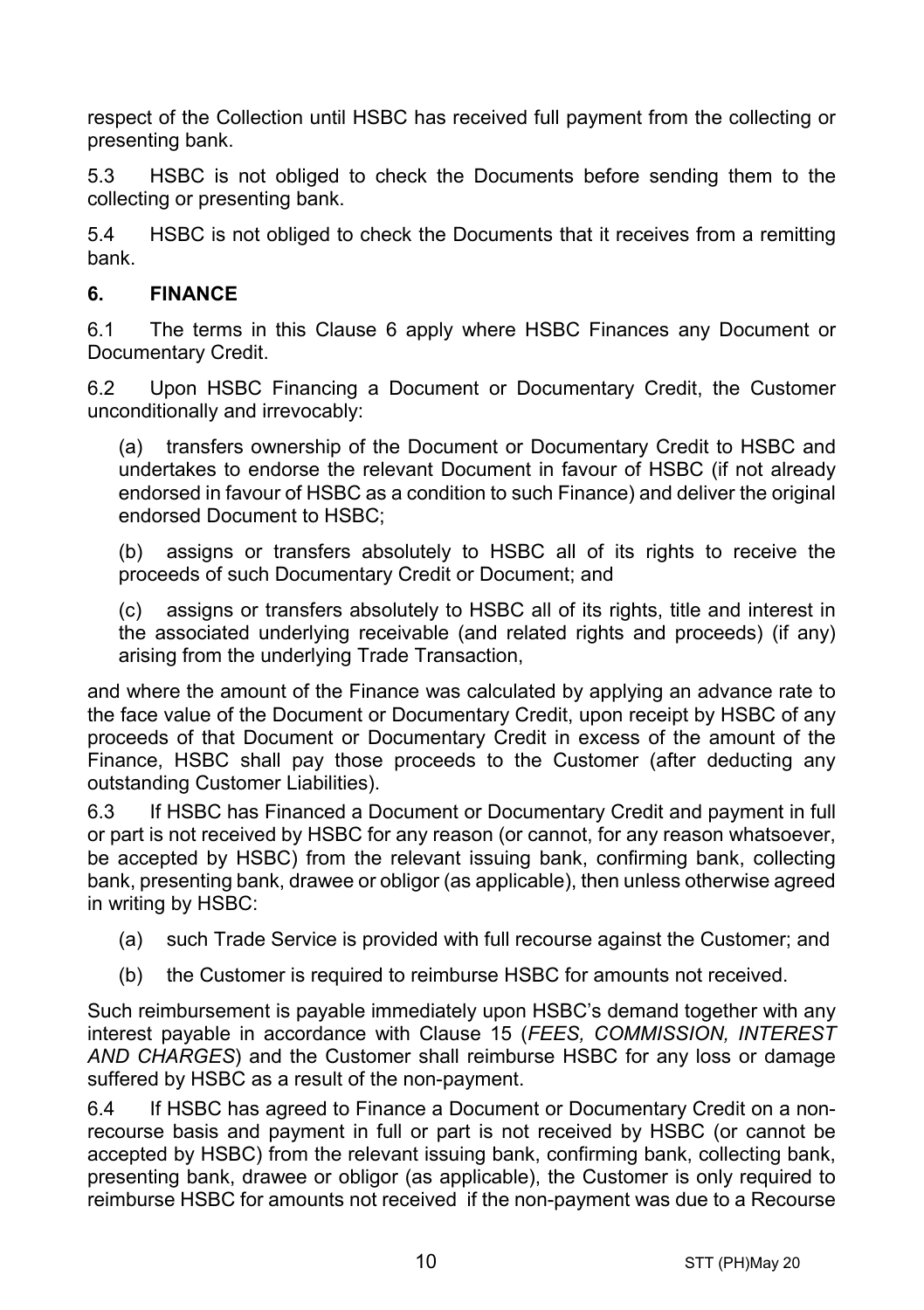Event. Such reimbursement is payable immediately upon HSBC's demand together with any interest payable in accordance with Clause [15](#page-16-0) (*[FEES, COMMISSION,](#page-16-0)  [INTEREST AND CHARGES](#page-16-0)*) and the Customer shall reimburse HSBC for any loss or damage suffered by HSBC as a result of the non-payment.

6.5 Where HSBC has Financed a Document or Documentary Credit, HSBC may at its discretion:

(a) take conditional acceptances and/or acceptances for honour and/or to extend the due date for payment in relation to any such Document or Documentary Credit;

(b) accept payment from any drawee or acceptor before maturity under rebate or discount;

(c) accept part payment before maturity and deliver a proportionate part of the Goods to any drawee or acceptor of such Document or Documentary Credit or the consignee of the related Goods;

(d) at the request of any drawee, delay presentation of such Document or Documentary Credit for payment or acceptance without affecting the liability of the Customer to HSBC in respect of such Document or Documentary Credit;

(e) give an indemnity against any loss arising from any discrepancies in order to obtain acceptance or payment of a Document and the Customer confirms that its reimbursement obligations and the indemnity set out in Clause [9](#page-13-0) (*[REIMBURSEMENT AND INDEMNITY](#page-13-0)*) shall apply to any such indemnity; and

(f) institute proceedings and take steps for the recovery from the acceptors or endorsers of any such Document or Documentary Credit of any amount due in respect of such Document or Documentary Credit, despite HSBC having debited the bank account of the Customer with the amount of such Document or Documentary Credit.

#### <span id="page-10-0"></span>**7. TRADE FINANCE LOANS**

7.1 The terms in this Clause [7](#page-10-0) apply to any Trade Finance Loans which HSBC may provide to the Customer from time to time.

7.2 Subject to the terms of any applicable Facility Agreement which may apply, any Trade Finance Loan which HSBC provides to the Customer shall be on an uncommitted basis and HSBC may terminate or cancel such Trade Finance Loan at any time without providing reasons to the Customer.

7.3 Interest shall accrue on the Trade Finance Loan and shall be payable in accordance with Clause [15](#page-16-0) (*[FEES, COMMISSION, INTEREST AND CHARGES](#page-16-0)*).

7.4 The Customer shall repay each Trade Finance Loan together with accrued interest and any outstanding fees, commissions, charges and expenses incurred by HSBC on demand unless HSBC agrees otherwise in writing. In any event the Customer shall repay a Trade Finance Loan no later than:

(a) its maturity date;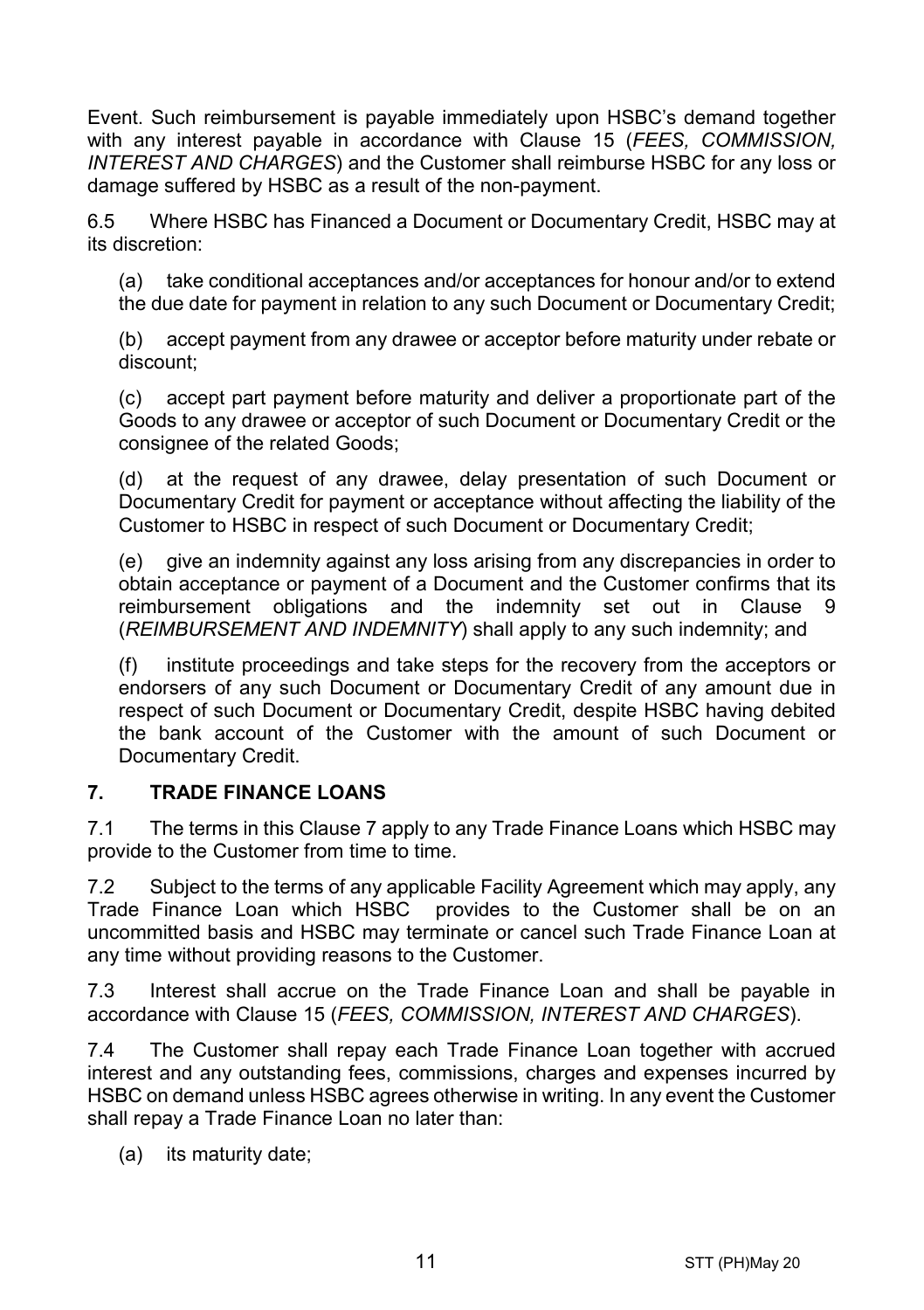(b) if it is for financing goods or services, the date on which the Customer receives the proceeds of sale of those goods or services (in full or part); and/or

(c) if it is for the financing of a debt owed to the Customer, the date on which the Customer receives payment of the debt (in full or part),

and, upon the request of HSBC, the Customer will arrange for all monies payable to the Customer under or in connection with the relevant Trade Transaction to be paid directly to a bank account as specified by HSBC to be used towards the repayment of that Trade Finance Loan and any other outstanding Customer Liabilities.

7.5 If a Trade Finance Loan is due for repayment on a day when the Customer is entitled to make a drawing under another Trade Finance Loan, HSBC may require:

(a) the amount of the Trade Finance Loan that is to be repaid to be deducted from the amount of the drawing to be made; and

(b) only the difference in amounts (if any) to be paid to the Customer.

7.6 Where the Customer requests a Trade Finance Loan and it is to be backed by a Documentary Credit or a confirmed purchase order, pro-forma invoice or such other supporting document specified in the Application, the Customer shall, at or before the time when the Customer submits the Application for that Trade Finance Loan, lodge with HSBC the original Documentary Credit (including all amendments (if any)) or a copy of the confirmed purchase order, pro-forma invoice or other such supporting document referred to in the Application (as applicable), in each case in the format required by HSBC (the **Supporting Document**).

7.7 Where HSBC provides to the Customer a Trade Finance Loan backed by a Supporting Document, the Customer shall:

(a) only use the proceeds of that Trade Finance Loan for the purpose of purchasing, producing, processing, manufacturing, storing, insuring and/or preparing for the sale or shipment of the Goods referred to in the Supporting Document;

(b) not accept any amendment to or cancellation of the Supporting Document without HSBC's prior written consent;

(c) promptly notify HSBC if the value of the relevant Goods or the proceeds due under the Supporting Document at any time falls below the amount of the Trade Finance Loan;

(d) promptly notify HSBC if the relevant Goods are not shipped in accordance with the terms of the Supporting Document;

(e) where the Supporting Document is a Documentary Credit, present all Documents to HSBC in strict compliance with the terms and conditions of the Documentary Credit before the expiry of the time limit(s) prescribed in the Documentary Credit; and

(f) where the Supporting Document is not a Documentary Credit, promptly following shipment of the relevant Goods, provide HSBC with the invoice and other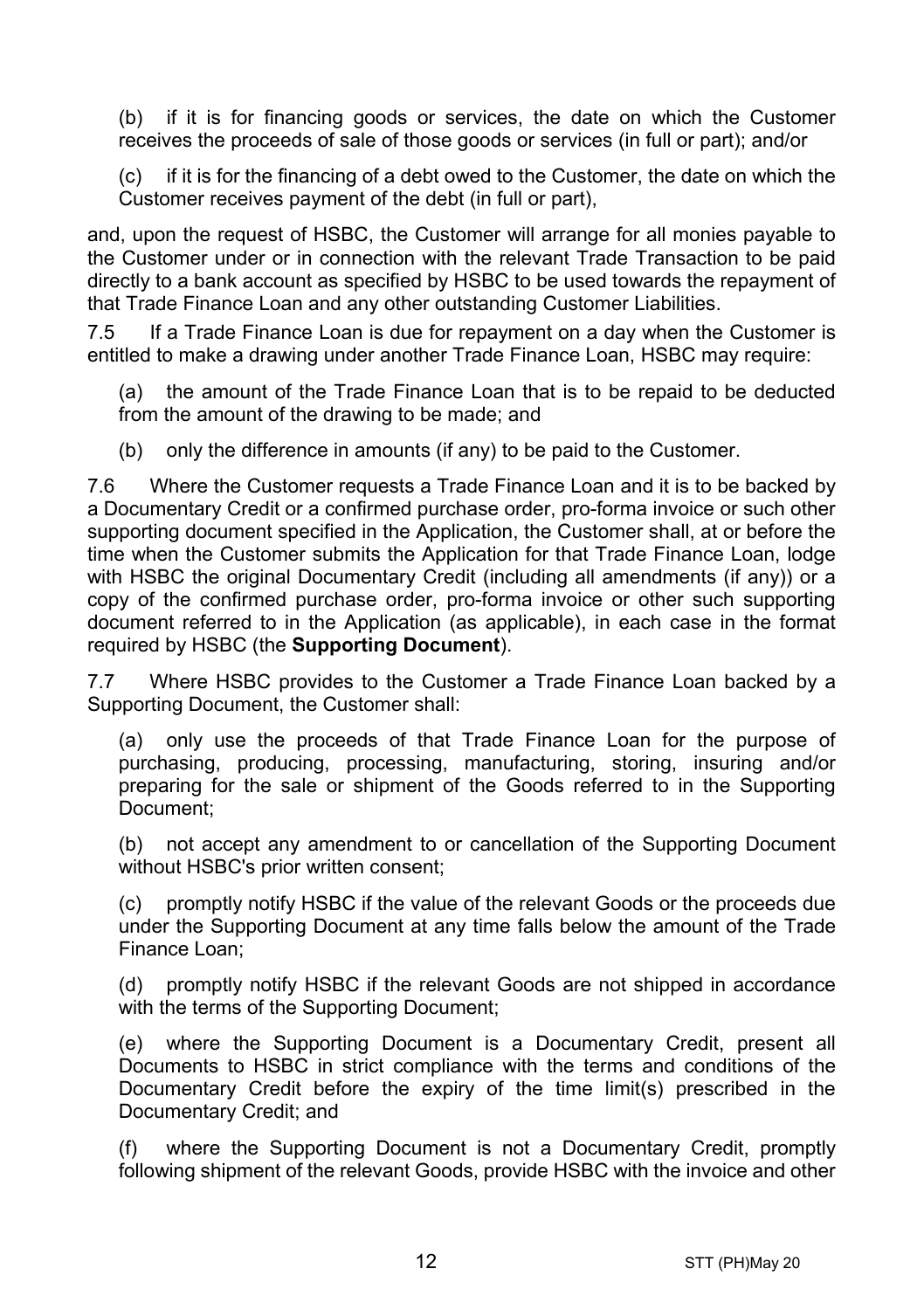documents evidencing that the relevant Goods have been supplied to the relevant buyer in accordance with the terms and conditions of the relevant sales contract.

7.8 Where HSBC provides to the Customer a Trade Finance Loan backed by a Documentary Credit and HSBC presents the required Documents to the issuing bank for payment or approval and/or HSBC Finances that Documentary Credit or any Document presented under that Documentary Credit, HSBC is authorised to apply the proceeds of the Documentary Credit or the amount of the Finance towards the repayment of that Trade Finance Loan and any other outstanding Customer Liabilities (including accrued interest).

#### <span id="page-12-0"></span>**8. APPLICATIONS FOR RELEASE OF GOODS, SHIPPING GUARANTEES AND LETTERS OF INDEMNITY**

8.1 The terms in this Clause [8](#page-12-0) apply to any Application for the release of Goods, shipping quarantee or letter of indemnity.

8.2 If the Customer requests HSBC to sign or countersign any letter of indemnity or shipping guarantee or (as the case may be) sign, endorse or release any air waybill, bill of lading, parcel post receipt or delivery order (collectively, the **Transport Documents**) to facilitate the release of Goods:

(a) HSBC is authorised (but not obliged):

(i) to honour any Claim (including the acceptance of any Document presented) made under any Documentary Credit, Collection or Document relating to any released Goods and to pay the invoiced amount of the Goods or the value of the Goods (whichever is higher) without examining any of the presented Documents and whether or not aware of any discrepancies; and

(ii) to utilise any Transport Documents in HSBC's possession for the redemption of any letter of indemnity or shipping guarantee; and

(b) the Customer shall promptly accept any Document presented for the payment of the relevant Goods (whether discrepant or not) and shall indemnify HSBC and each other Indemnified Party in accordance with Clause [9.2](#page-13-1) (*[REIMBURSEMENT](#page-13-0)  [AND INDEMNITY](#page-13-0)*).

8.3 Goods and/or Documents are released to the Customer for the purpose of taking delivery of and selling the Goods.

8.4 HSBC may compromise, settle, pay or resist any Claim arising from or in connection with the issuance of any letter of indemnity or shipping guarantee or HSBC signing, endorsing or releasing any Transport Document in such manner as HSBC determines appropriate, without releasing the Customer's obligation and liability to reimburse and indemnify HSBC hereunder.

8.5 The Customer shall redeem and deliver each letter of indemnity or shipping guarantee (if any) to HSBC for cancellation immediately upon receipt of the relevant original Transport Documents.

8.6 The Customer agrees that its Customer Liabilities in respect of a letter of indemnity or shipping guarantee shall continue and shall not be reduced until such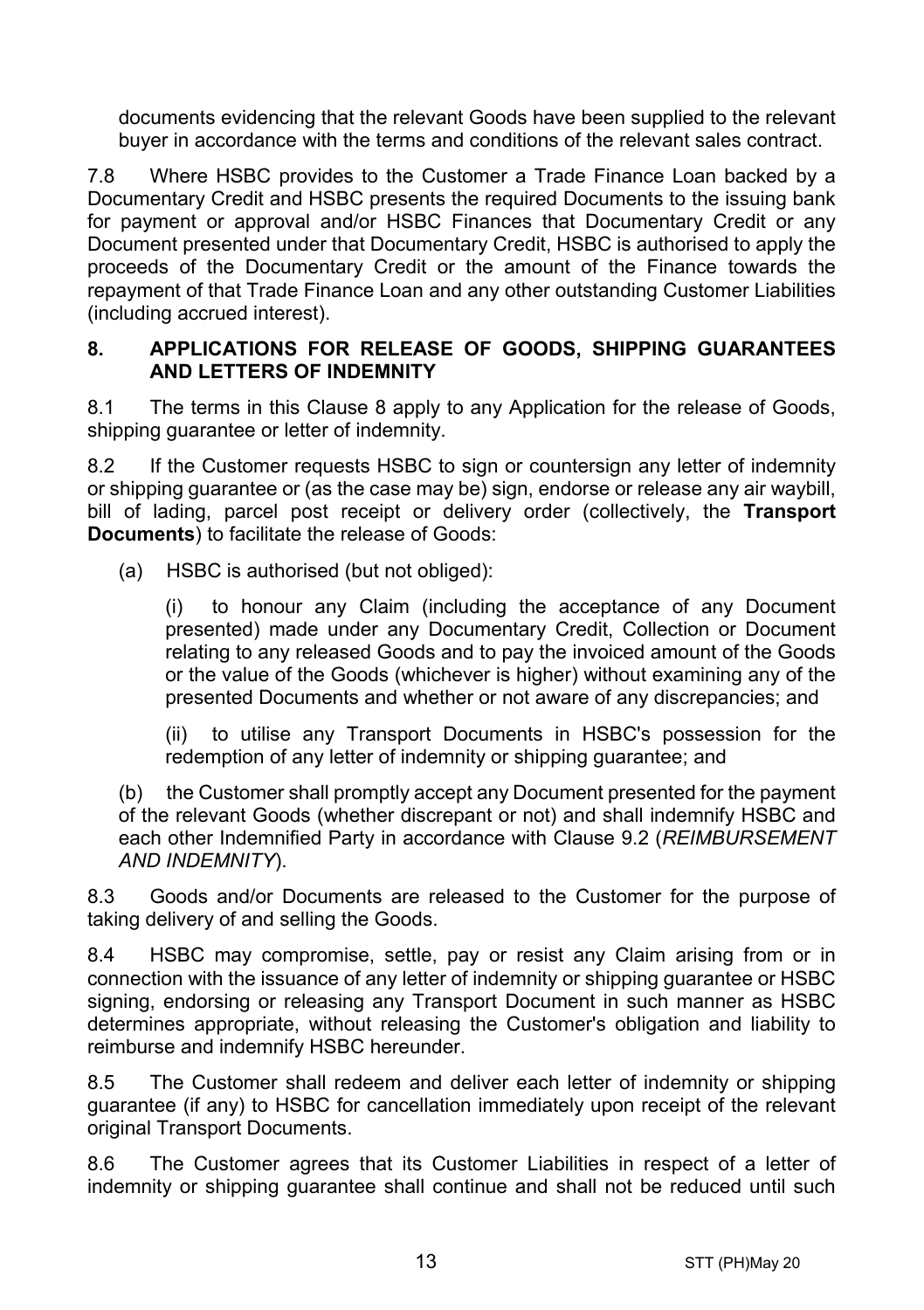letter of indemnity or shipping guarantee has been returned to HSBC and HSBC has been released from all its liabilities under such letter of indemnity or shipping guarantee.

# **SECTION 2 – REIMBURSEMENT, INDEMNITY AND OTHER RIGHTS**

# <span id="page-13-0"></span>**9. REIMBURSEMENT AND INDEMNITY**

9.1 The Customer shall upon demand reimburse or pay to HSBC all sums paid (in whatever manner) or due to be paid by HSBC to any person in respect of any Trade Service and shall upon demand pay to HSBC all sums owing at any time by the Customer to HSBC including any principal, interest, commissions, fees, Increased Costs, taxes, customs duties and charges in respect of such Trade Services and any costs and expenses incurred by HSBC in connection with providing such Trade **Services** 

<span id="page-13-1"></span>9.2 The Customer shall indemnify HSBC, each HSBC Group member, and their officers, employees and delegates (each, an **Indemnified Party**) on demand against all direct, indirect and consequential liabilities and losses, payments, damages, demands, claims, expenses and costs (including legal fees and fees, claims, demands and liabilities from a beneficiary or any other person on a full indemnity basis), proceedings, actions and other consequences (collectively, the **Losses**) which any Indemnified Party may suffer, sustain or incur under or in connection with any Trade Service and the enforcement of its rights under these Terms (except where any such Loss is caused by the Indemnified Party's fraud, gross negligence or wilful misconduct). The Customer shall on demand pay to the Indemnified Party the full amount of the Losses.

9.3 The Customer shall, upon request by any Indemnified Party, forthwith appear and defend at the Customer's own cost and expense any action which may be brought against such Indemnified Party in connection with any Trade Service and to provide such assistance as such Indemnified Party may reasonably require.

9.4 HSBC may, at any time and without notice, debit from any bank account which the Customer holds with any HSBC Group member, or deduct from any proceeds held or received by HSBC which are due to the Customer, any Customer Liabilities outstanding at that time (even if such debit or deduction would cause the relevant bank account to become overdrawn).

9.5 The indemnities contained in these Terms shall not be in any way discharged or diminished, nor shall the liability of the Customer be affected by reason of HSBC or any person from time to time, varying, realising or releasing any of the same, or granting any time, indulgence or concession or compounding with any person, or concurring in accepting or varying any compromise, arrangement or settlement, or omitting to claim or enforce payment, or determining, varying, reducing or extending the terms of any Trade Service, or by anything done or omitted which, but for this provision, might operate to discharge or otherwise exonerate the Customer.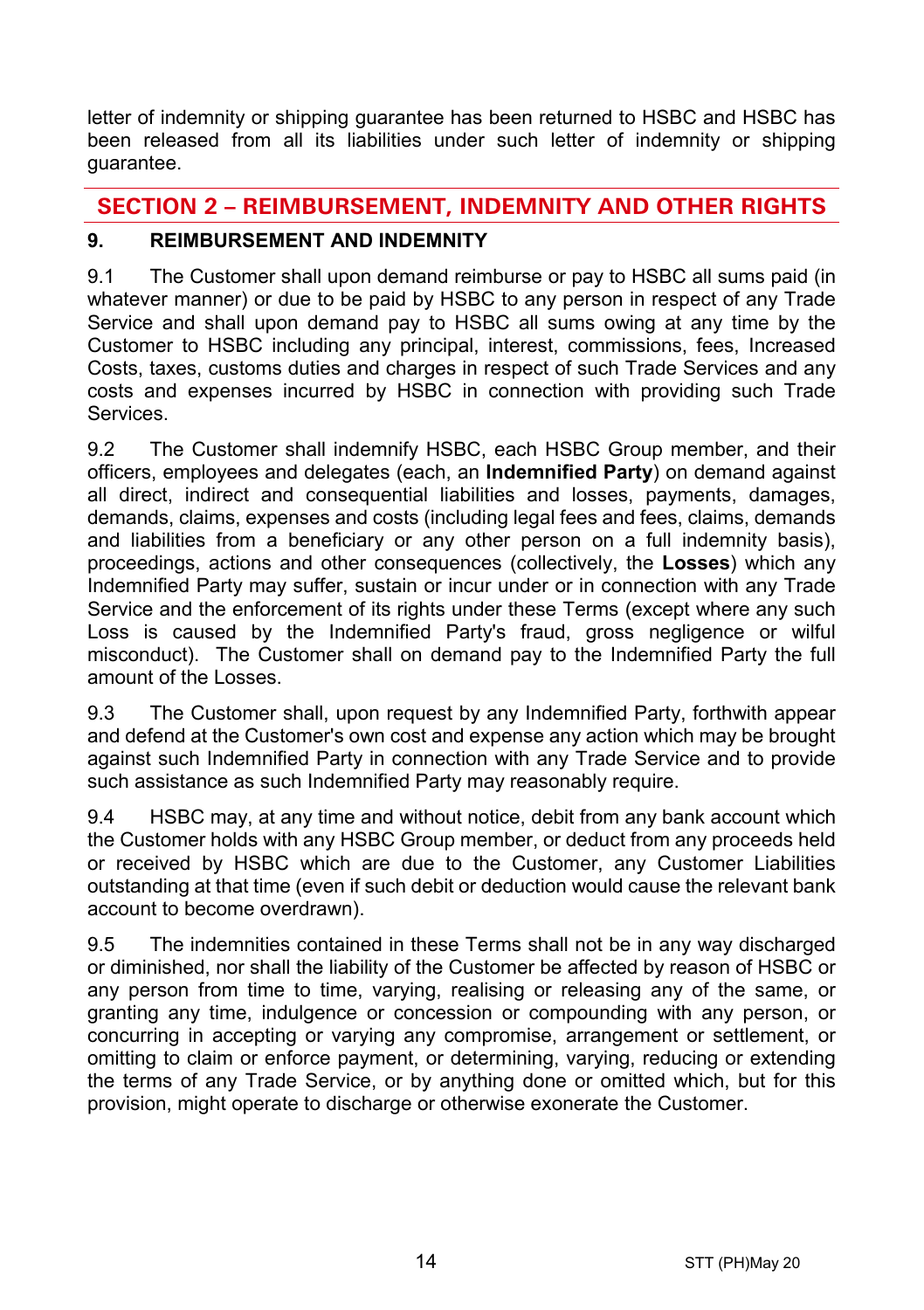# <span id="page-14-1"></span>**10. CASH COLLATERAL**

10.1 The Customer shall upon demand pay to such bank account as HSBC may direct cash cover in an amount sufficient to cover the Customer Liabilities or such lesser amount if agreed by HSBC (such amount paid, being **Cash Collateral**).

10.2 If required by HSBC, the Customer will grant to HSBC, in form and substance satisfactory to HSBC, a security interest which is customary in the Governing Jurisdiction in respect of the bank account and such Cash Collateral, and the Customer shall undertake any filing, registration, recording or enrolment of such security interest for it to be perfected and enforceable against the Customer and shall pay any related fees.

10.3 HSBC may, at any time without notice or demand, apply (whether by way of set-off, transfer or otherwise) any or all Cash Collateral towards the payment of any Claim, the repayment of any Trade Finance Loan and/or the satisfaction of any or all other Customer Liabilities.

10.4 Unless HSBC otherwise agrees:

(a) Cash Collateral shall not constitute a debt owed by HSBC to the Customer or any other person and shall not be repayable or refundable (in whole or in part) by HSBC to the Customer or any other person, in each case, until and unless HSBC is satisfied that all the Customer Liabilities have been unconditionally and irrevocably paid and discharged in full; and

(b) no interest shall accrue on Cash Collateral.

10.5 The Customer shall not create or permit to subsist any mortgage, charge, pledge, lien or other security interest or encumbrance over the Cash Collateral, or any bank account in which such Cash Collateral is held (except for any security in favour of HSBC) or assign, transfer or otherwise deal with the same.

#### <span id="page-14-0"></span>**11. PLEDGE**

11.1 The Customer will pay to HSBC on demand all Customer Liabilities.

11.2 The Customer hereby, to the extent permissible, pledges to HSBC as a continuing security for the Customer Liabilities all Documents and Goods which are at any time in actual or constructive possession or control of HSBC or held on trust for, or to the order of, HSBC whether for custody, collection, security, the making of a Claim or any other reason and whether or not in the ordinary course of banking business and whether in the Governing Jurisdiction or elsewhere.

11.3 To the extent required by HSBC, the Customer shall do all acts (including entering into such further documents) to create, evidence and give the full effect of a pledge over the Documents and Goods as security for the Customer Liabilities.

11.4 If, in the Governing Jurisdiction a pledge (or its equivalent) is required to be registered, filed or otherwise publicly recorded for it to be enforceable, upon request of HSBC the Customer shall take all reasonable action to so register, file and/or record such pledge (including making payment of any related fees).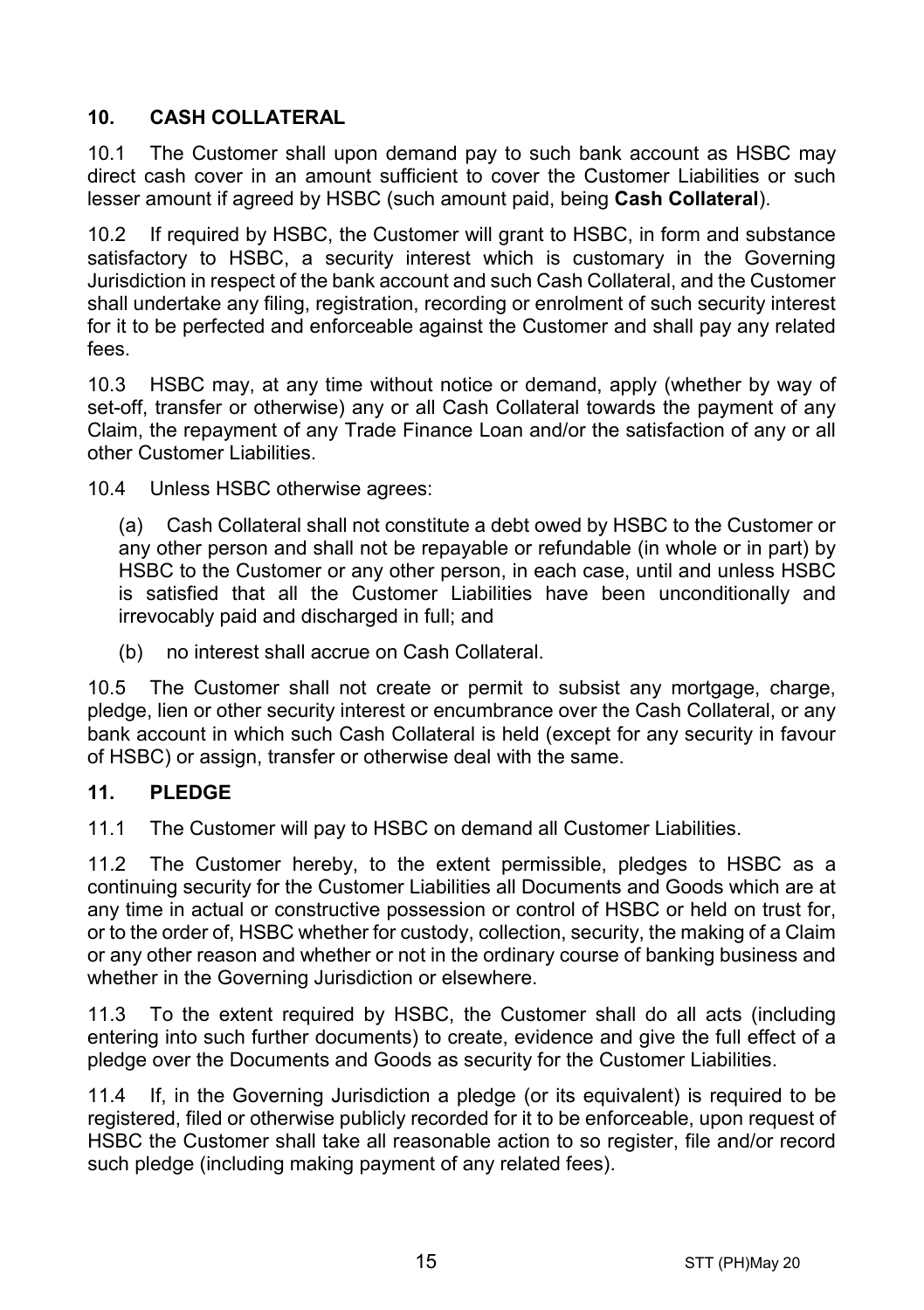11.5 Any restriction on the right of consolidating securities shall not apply to the pledge under this Clause [11.](#page-14-0)

11.6 The risk in any Documents and Goods pledged shall remain with the Customer and neither HSBC nor any other HSBC Group member shall be responsible for any loss or damage or depreciation in value of any Documents or Goods held by HSBC as security.

11.7 If:

(a) the Customer fails to pay any Customer Liabilities when due or demanded;

(b) the Customer does not comply with any other provision of these Terms;

(c) any representation made by the Customer under these Terms is or proves to have been incorrect when made or deemed to have been made;

(d) the Customer is unable or admits inability to pay its debts as they fall due or the Customer is or is deemed to be insolvent or bankrupt under the laws of its jurisdiction of establishment and/or incorporation (as applicable); or

(e) the Customer enters into or becomes subject to a reorganisation, a composition or other arrangement with one or more creditors, a winding-up, or any other form of bankruptcy or insolvency process or proceeding,

HSBC may enforce its pledge and may, without demand, notice, legal process or any other action with respect to the Customer or any other person, realise, sell, negotiate or otherwise dispose of all or some of the Documents and the Goods at any time and in any way which it deems expedient free from any restrictions and claims and HSBC shall not be liable for any loss arising out of such realisation, sale, negotiation or disposal.

11.8 All monies received, recovered or otherwise realised by HSBC following the enforcement of the pledge may be credited to a separate interest-bearing suspense account for so long as HSBC determines in order to preserve HSBC's rights towards discharge of the whole of the Customer Liabilities.

#### **12. TRUST RECEIPTS**

12.1 Whilst any Customer Liabilities remain outstanding in respect of any Trade Service provided in relation to any Documents or Goods, if any such Documents or Goods are held by or released to the Customer or to its order, the Customer:

(a) will hold such Documents and Goods (and the proceeds of sale and/or any insurance) on trust for HSBC (or, if a trust is not recognised and enforceable, hold to the order of HSBC) exclusively for the purpose agreed between HSBC and the Customer from time to time in respect of the Trade Service being provided;

(b) will keep such sale and/or insurance proceeds, and store such Goods, separate from any other property of the Customer and capable of being identified;

(c) confirms that such Documents and Goods will continue to be subject to the pledge in Claus[e 11](#page-14-0) (*[PLEDGE](#page-14-0)*) but at the risk of the Customer;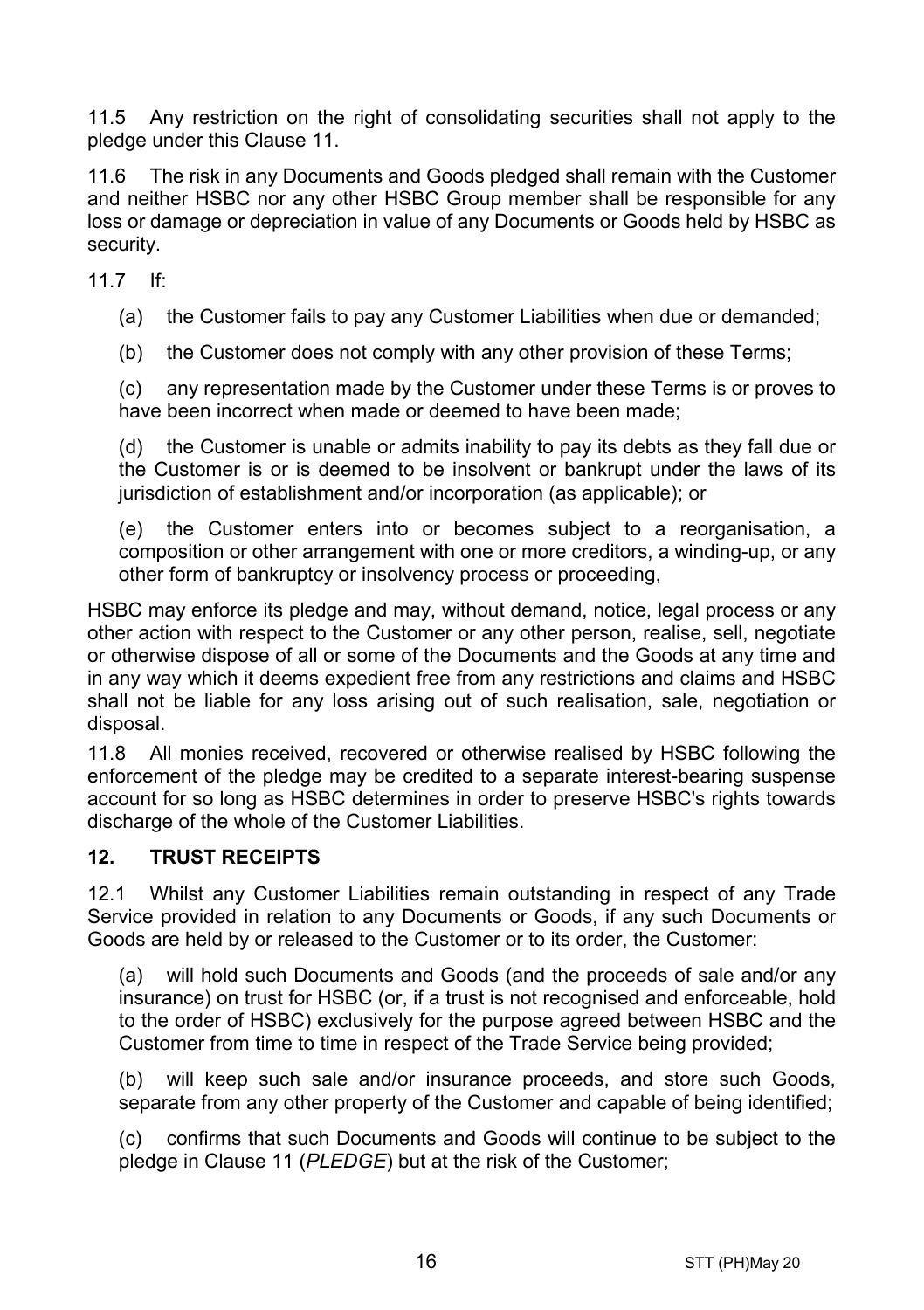(d) will, at the request of HSBC, execute and deliver to HSBC trust receipts in form and substance satisfactory to HSBC together with any other documentation HSBC may require:

(e) will comply promptly and fully with any instructions or request which HSBC may give to the Customer in relation to such Documents and Goods;

(f) will, upon receipt, promptly pay to HSBC the proceeds of sale and/or insurance of the Goods; and

(g) acknowledges that HSBC may at any time take possession and dispose of the Goods, Documents and/or sale and/or insurance proceeds of the Goods.

## **13. SET-OFF**

13.1 HSBC may, at any time and without notice, combine or consolidate all the bank accounts of the Customer held with HSBC and/or set-off any Customer Liabilities against any obligation owed by HSBC to the Customer (including in respect of any Cash Collateral, or proceeds received or held by HSBC), regardless of the place of payment, booking branch or currency of either obligation.

13.2 To effect any set-off HSBC may convert to a currency any amount which is in a different currency at the relevant Exchange Rate.

13.3 If any Customer Liabilities are unliquidated or unascertained, HSBC may apply or set off an amount estimated by it in good faith to be the amount of that liability.

#### **14. SUPPLEMENTARY RIGHTS**

14.1 HSBC's rights under these Terms are to be in addition to and are not to be in any way prejudiced or affected by any one or more other indemnities, guarantees, securities or other obligations which HSBC may now or subsequently hold whether from the Customer or any other person.

14.2 HSBC may enforce its rights under these Terms or in respect of any other indemnities, guarantees, securities or other obligations which HSBC may now or subsequently hold whether from the Customer or any other person in any order it chooses and the Customer waives any rights it may have which provide otherwise.

# **SECTION 3 – FEES AND PAYMENTS**

#### <span id="page-16-0"></span>**15. FEES, COMMISSION, INTEREST AND CHARGES**

15.1 Unless otherwise agreed in writing with the Customer:

(a) fees and other charges (other than interest and commission) shall be payable by the Customer to HSBC in respect of each Trade Service at the rates, in the amounts, and at the times agreed in the relevant Application, Facility Agreement or Tariff Book or as otherwise in accordance with HSBC's standard practices;

(b) interest shall be payable by the Customer to HSBC upon demand in respect of any Trade Finance Loan or Finance, shall accrue on the amount of such Trade Finance Loan or Finance for the period from the date HSBC provides such Trade Finance Loan or Finance to the date such Trade Finance Loan or Finance is repaid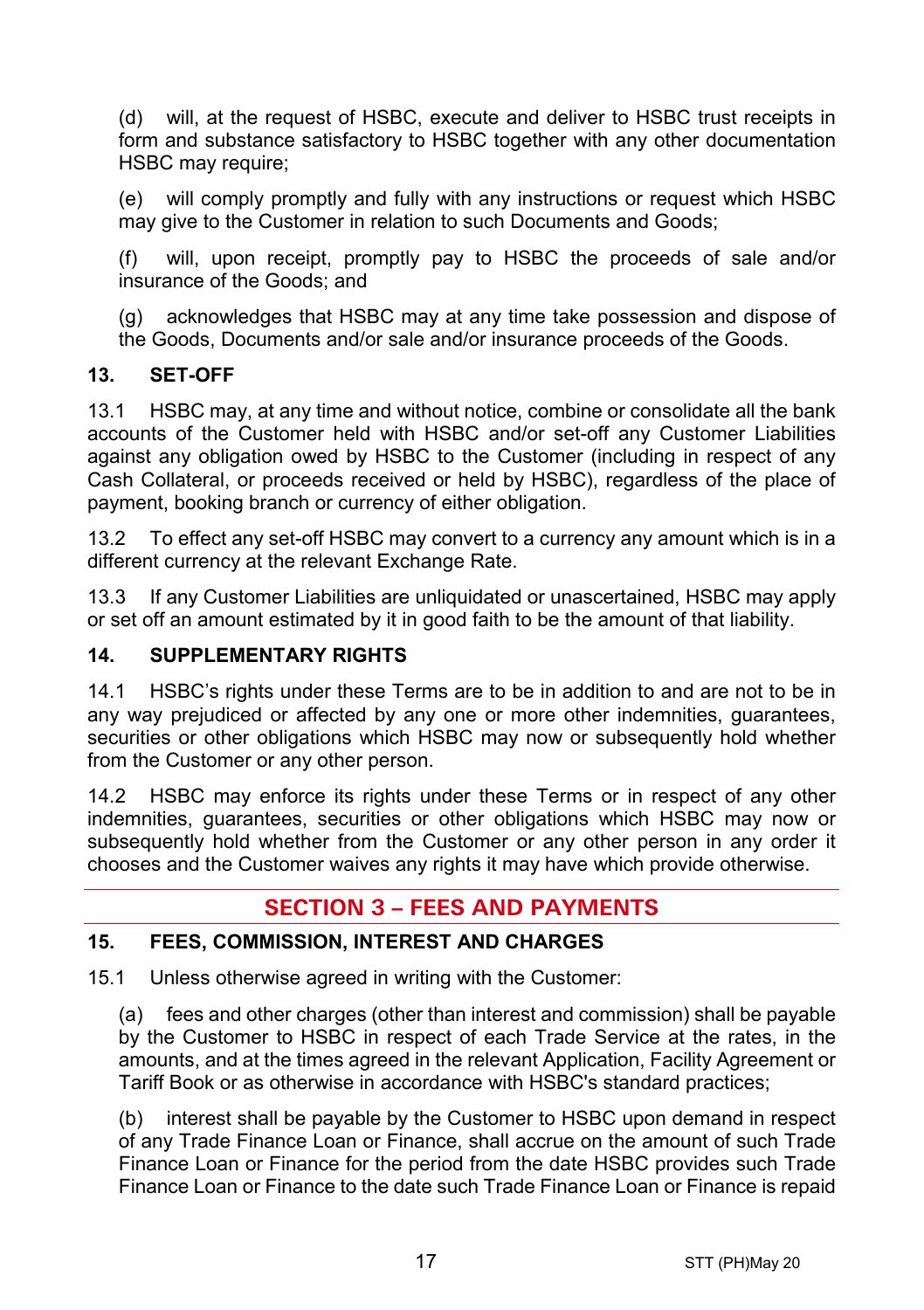or settled in full, and shall be calculated by reference to the rates agreed in the relevant Application, Facility Agreement or Tariff Book or as otherwise in accordance with HSBC's standard practices;

(c) interest shall be payable by the Customer to HSBC upon demand in respect of any Claim paid by HSBC, shall accrue on the amount of the Claim for the period from the date HSBC pays such Claim to the date the Customer Liabilities resulting from such Claim are reimbursed in full, and shall be calculated by reference to the rates agreed in the relevant Application, Facility Agreement or Tariff Book or as otherwise in accordance with HSBC's standard practices; and

(d) commission shall be payable by the Customer to HSBC upon demand in respect of any Documentary Credit or Instrument and shall be calculated by reference to the face value of such Documentary Credit or Instrument and the rates agreed in the relevant Application, Facility Agreement or Tariff Book or as otherwise in accordance with HSBC's standard practices.

15.2 Any fee, interest or commission accruing in respect of a Trade Service will accrue from day to day and is calculated on the basis of the actual number of days elapsed and a year of 365 days or, in any case where the market practice in the relevant Governing Jurisdiction differs, in accordance with that market practice.

15.3 Any fee, commission, interest or charge payable by the Customer to HSBC is non-refundable.

15.4 If the Customer fails to pay any amount payable by it under these Terms on its due date, default interest shall accrue on the overdue amount from the due date up to the date of actual payment (both before and after judgment) at the rate agreed in the relevant Application, Facility Agreement or Tariff Book or as otherwise in accordance with HSBC's standard practices.

#### **16. PAYMENTS**

16.1 Payments by the Customer shall be made to HSBC in immediately available, freely transferable, cleared funds and as specified by HSBC, without any set-off, counterclaim, withholding or conditions of any kind unless compelled by law.

16.2 All amounts paid or payable to HSBC in respect of any Trade Service are expressed on a Tax-exclusive basis. The Customer must pay any relevant Tax (as necessary) on any amount that the Customer is required to pay HSBC.

16.3 If any deduction or withholding is required by law (including on account of any Tax), the Customer must:

(a) increase the sum payable so that, after making the minimum deduction or withholding required, HSBC will receive and be entitled to retain a net sum at least equal to the sum that HSBC would have received had that deduction or withholding not been made; and

(b) within 30 days of such payment, forward to HSBC the confirmation in writing from the relevant tax authority evidencing receipt by the relevant tax authority of that deduction or withholding.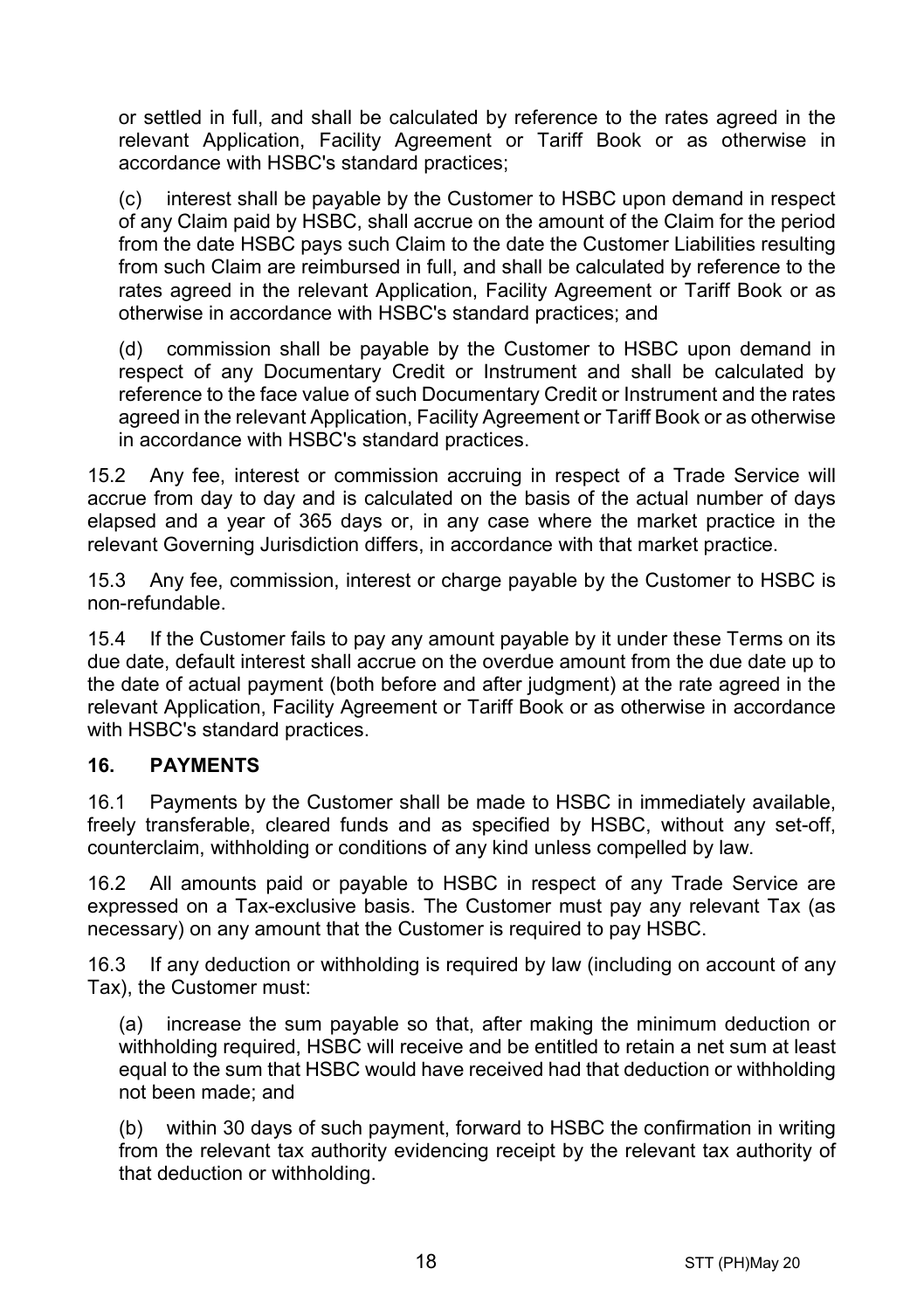16.4 Unless HSBC agrees otherwise, each payment by the Customer to HSBC shall be made in the currency of the relevant Customer Liability for which that payment is being made and the Customer waives any right it may have in any jurisdiction to pay such payment in another currency. If HSBC receives a payment from the Customer or any other person in a currency which is not the currency in which that payment was due or if any Cash Collateral needs to be converted into another currency so that HSBC may apply it to satisfy any outstanding Customer Liabilities in another currency, HSBC shall undertake that conversion using the relevant Exchange Rate (or, if applicable, pursuant to the terms of any hedging agreement that the Customer and HSBC may have entered into for these purposes). Where HSBC undertakes any currency conversion permitted by these Terms, the Customer shall indemnify HSBC for any cost, loss or liability incurred by HSBC in undertaking the conversion.

16.5 If any payment due from the Customer, or any order, judgment or award given or made in relation to any payment due from the Customer, has to be converted into another currency for the purpose of making or filing a claim or proof against the Customer or any other person, or obtaining or enforcing an order, judgment or award, the Customer shall indemnify HSBC against any cost, loss or liability arising out of or as a result of the conversion.

16.6 Any notice from, or determination by, HSBC of a rate or amount under these Terms, a Trade Service or any document referred to in these Terms shall (unless it contains an obvious error) be conclusive evidence of that rate or amount. In any legal proceedings connected with these Terms and/or a Trade Service, the account entries of HSBC are prima facie evidence of the matters to which they relate.

16.7 Any moneys paid to HSBC in respect of the Customer Liabilities may be applied in or towards satisfaction of the same or credited to a separate suspense account for so long as HSBC determines in order to preserve HSBC's rights towards discharge of the whole of the Customer Liabilities.

16.8 Moneys received by HSBC shall be applied by it (unless otherwise mandatorily required by law):

(a) first, in discharging all costs, fees and expenses (including legal fees) owing by the Customer to HSBC;

(b) second, in or towards the discharge of any interest or other amounts (not being principal) owing to HSBC; and

(c) thirdly in or towards the discharge of any principal owing by the Customer to HSBC.

16.9 If any moneys paid to HSBC in respect of the Customer Liabilities are required to be repaid by virtue of any law relating to insolvency, bankruptcy or liquidation or for any other reason, HSBC may enforce these Terms and the relevant Trade Service as if such moneys had not been paid.

16.10 Any sums that would fall due on a day other than a Business Day will be due on the next Business Day. In such event, interest and commission calculations will be adjusted accordingly.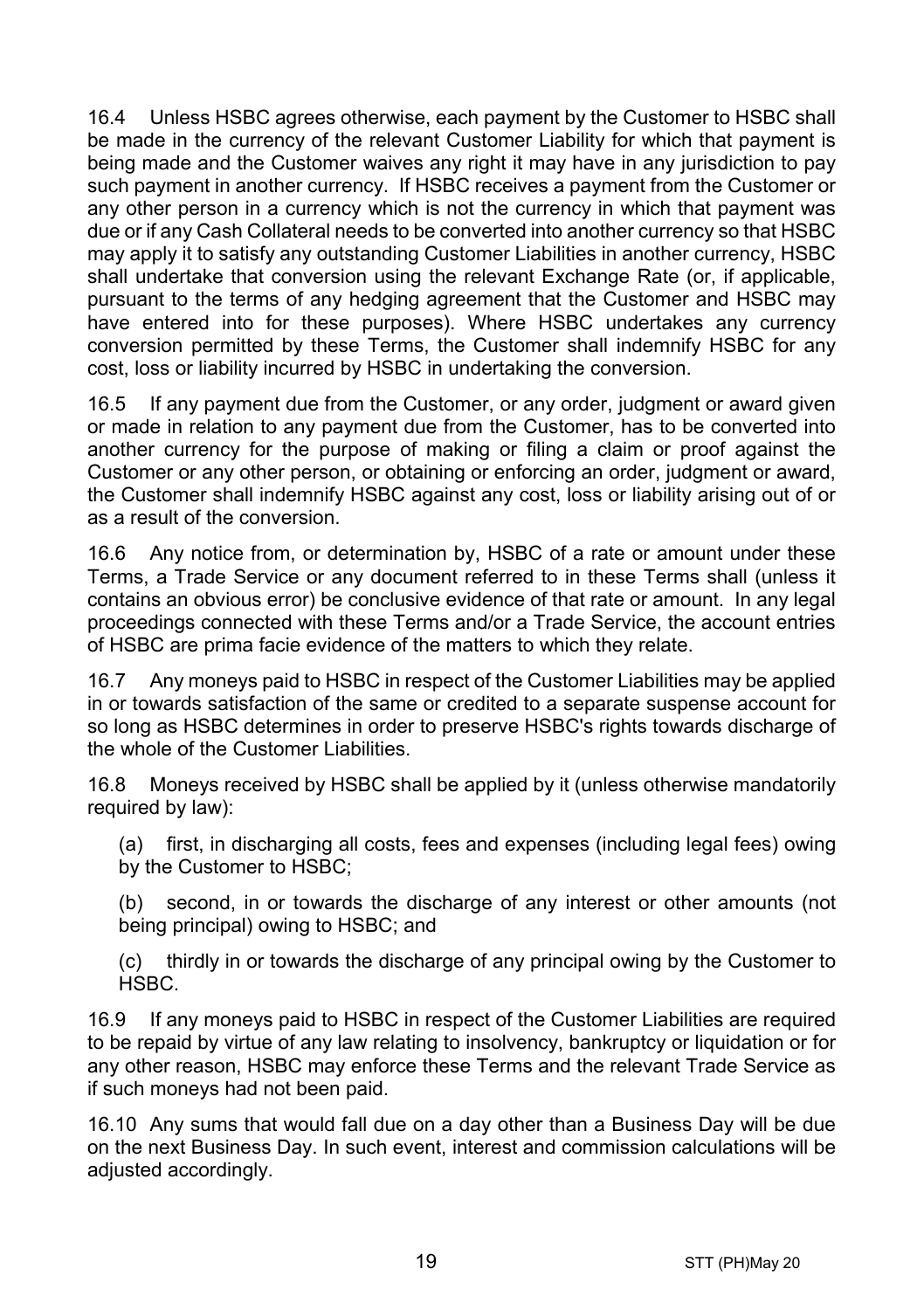16.11 If any amount to be paid by the Customer to HSBC in connection with a Trade Service is calculated by reference to a published benchmark interest rate (such as a central bank reference rate) and that rate is less than zero per cent at the time of calculation, such rate shall be deemed to be zero per cent.

# **SECTION 4 – REPRESENTATIONS, UNDERTAKINGS AND SANCTIONS**

#### **17. REPRESENTATIONS AND WARRANTIES**

17.1 In addition to other representations and warranties made by the Customer to HSBC, the Customer represents and warrants to HSBC that:

(a) it is duly established and/or incorporated under the laws of its jurisdiction of establishment and/or incorporation (as applicable), is validly existing and has full power to carry on its business as now being conducted, to own its assets and to enter into and perform its obligations under these Terms, and shall promptly notify HSBC of any change to its constitution or existence;

(b) the obligations expressed to be assumed by it in these Terms and in each Trade Transaction which it may enter into from time to time are legal, valid, binding and enforceable obligations;

(c) all authorisations, consents, approvals, resolutions, licences, exemptions, filings, notarisations or registrations required or desirable to enable it lawfully to enter into, exercise its rights and comply with its obligations under these Terms and each Trade Transaction have been obtained or effected and are in full force and effect;

(d) these Terms and each Trade Transaction which it may from time to time enter into do not and will not conflict with its constitutional documents or any agreement or instrument binding upon it or any of its assets or constitute a default or termination event (however described) under any such agreement or instrument;

(e) each Trade Service requested by or for the Customer relates to a genuine Trade Transaction as described in the documents pertaining to such Trade Transaction and all documents and information (including in any Application) provided by the Customer to HSBC in relation to each Trade Service or these Terms is/are complete, accurate, genuine and valid;

(f) it has not taken any corporate action, or any other steps and no legal proceedings have been commenced for its liquidation, judicial management, receivership, or any similar or analogous proceedings or for the appointment of a receiver and manager, judicial manager, liquidator or similar officer of it or of all or any material part of its assets or revenues;

(g) any Documents, Goods or proceeds of sale in which HSBC has or is purported to have an interest are free from any security interest(s) and encumbrance(s) (other than in favour of HSBC) and the Customer is the sole and beneficial owner of any such Documents, Goods or proceeds of sale;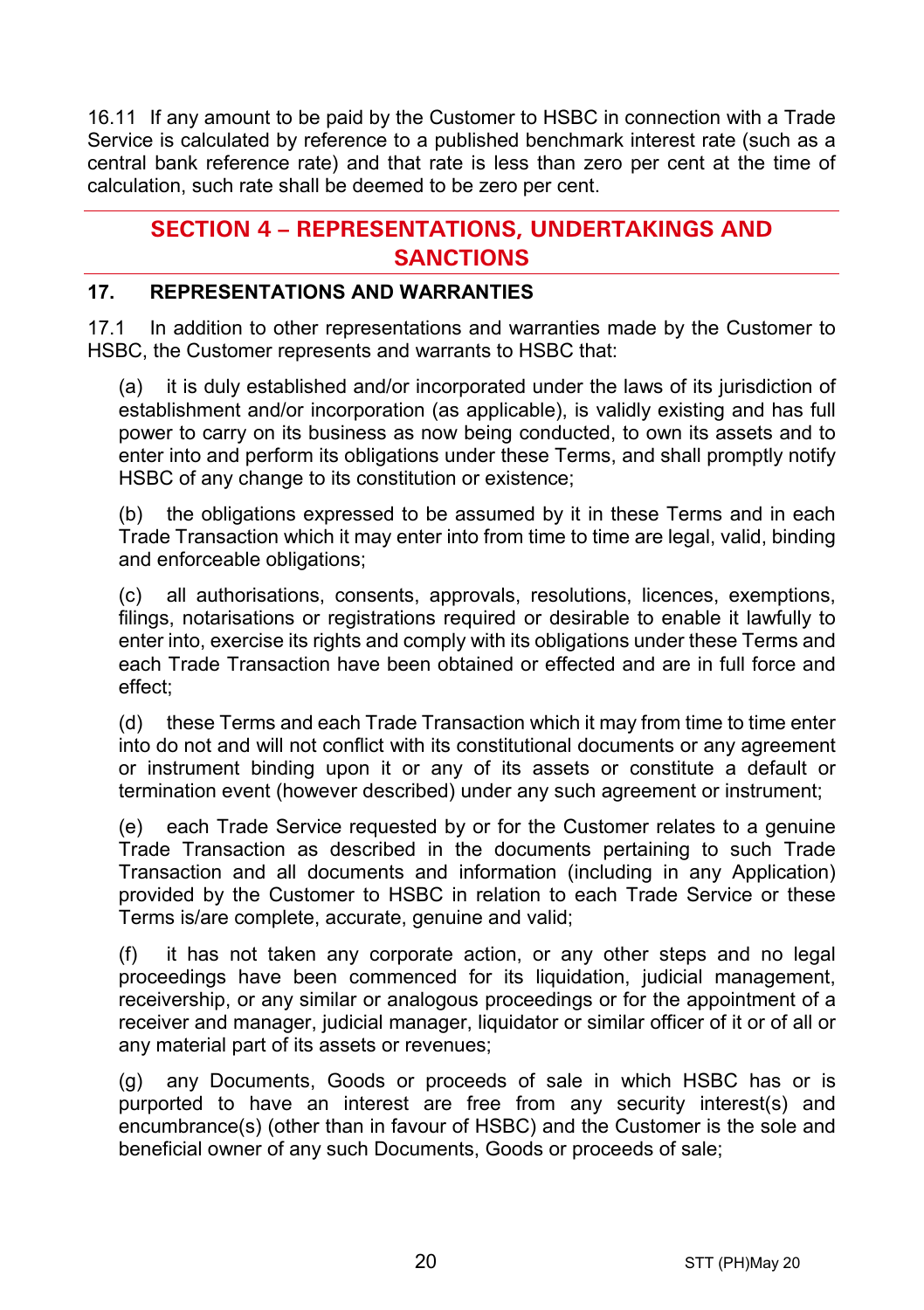(h) as at the date HSBC provides Finance to the Customer in respect of a Document or Documentary Credit, it is not aware of any dispute (actual, pending or threatened) in respect of that Document or Documentary Credit or the relevant Trade Transaction; and

(i) as at the date HSBC provides Finance to the Customer in respect of a Document or Documentary Credit or provides a Trade Finance Loan to the Customer, it has not received any financing in respect of that Document, Documentary Credit or the relevant Trade Transaction from any person other than HSBC.

17.2 All representations and warranties in these Terms are deemed to be made on each day (a) an Application is made and is being processed, (b) any Trade Service is outstanding and (c) any Customer Liabilities remain outstanding.

17.3 The Customer acknowledges that HSBC will rely on any representations and warranties made by the Customer including when HSBC assesses whether or not to provide a Trade Service to the Customer.

17.4 The Customer shall promptly notify HSBC on becoming aware of any representation or warranty becoming untrue, or the Customer being unable to make any representation or warranty when repeated.

#### **18. UNDERTAKINGS**

#### **General Undertakings**

18.1 The Customer shall at the request of HSBC:

(a) provide HSBC with such information concerning a Trade Transaction (including copies of sale contracts, purchase order and invoices), Documents and Goods and any proposed sale of Goods as HSBC may require and promptly notify HSBC if any Trade Transaction is cancelled or terminated for any reason or if any material dispute arises in respect of a Trade Transaction;

(b) provide HSBC with such information regarding the financial condition, assets and operations of the Customer and its affiliates as HSBC may reasonably require;

(c) provide HSBC with any information required by HSBC to satisfy its "*know your customer*" or similar identification procedures;

(d) keep HSBC informed of the whereabouts of the Goods and of any change in the condition, quality or quantity of the Goods;

(e) co-operate fully with HSBC and render to HSBC all assistance it requires in the collection and enforcement of any payments under or in connection with any Trade Service whether by legal proceedings or otherwise; and

(f) promptly do all such acts or execute all such documents at its own cost as HSBC may specify:

(i) for the purpose of the creation, perfection, protection or maintenance of any interest conferred or intended to be conferred on HSBC by, pursuant to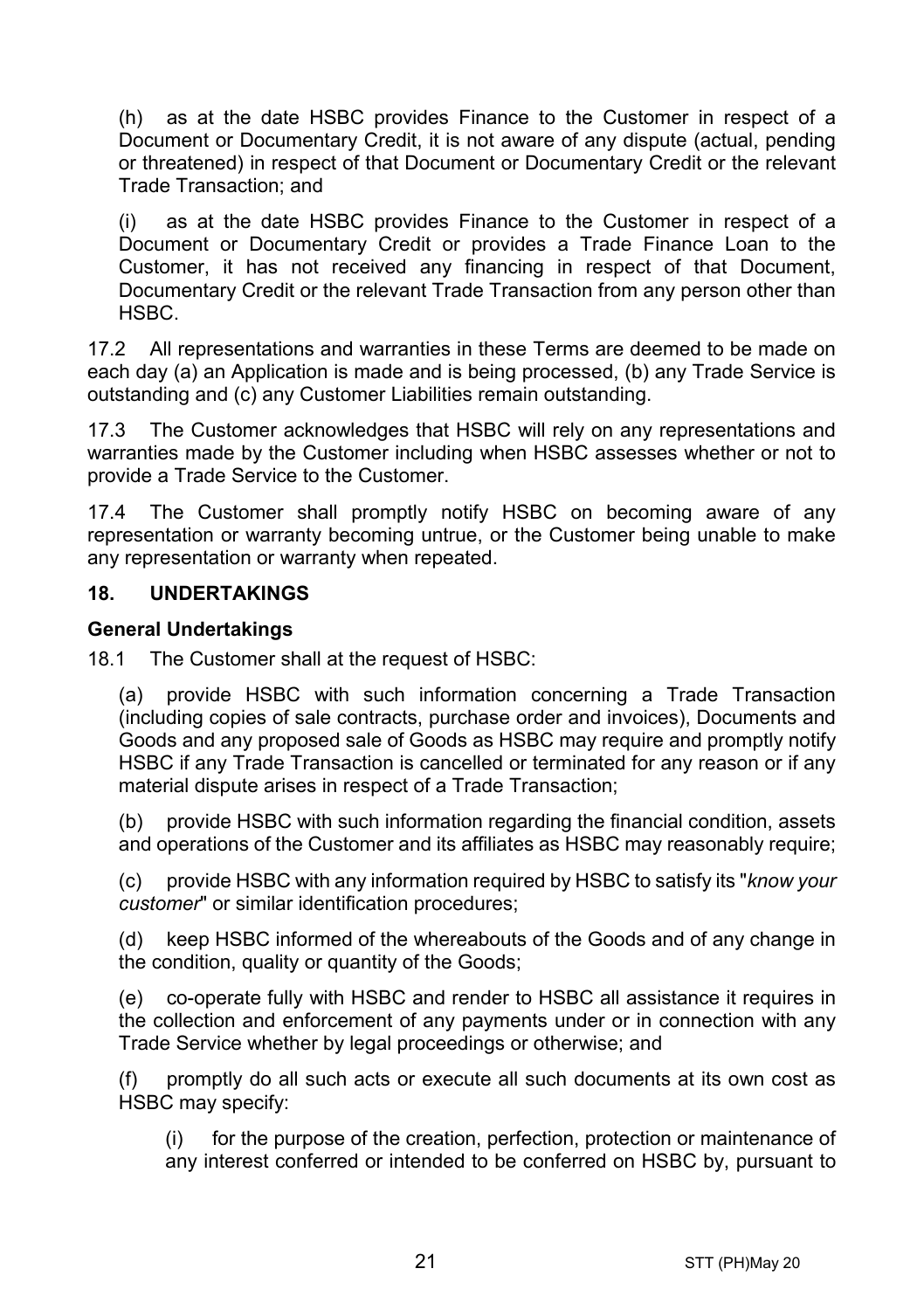or in connection with these Terms (including in respect of any Cash Collateral, Documents, Goods or sale proceeds);

(ii) for the exercise of any rights, powers and remedies of HSBC provided by, pursuant to or in connection with these Terms or by law; and

(iii) to facilitate the realisation by HSBC of any Documents or Goods in which HSBC is, or is intended to be, interested.

#### **Trade Service Undertakings**

18.2 The Customer shall, to the extent applicable to a Trade Service and/or where HSBC has or is purported to have an interest in the relevant Documentary Credit, Documents, Goods or proceeds of sale referred to:

(a) ensure that the Documentary Credit, Documents, Goods or proceeds of sale (as applicable) are free from any mortgage, charge, pledge, lien or other security interest, encumbrance or claim except for any trust, pledge or other form of security in favour of HSBC or which has been expressly permitted by HSBC;

(b) for so long as the Customer has title to the Goods or if as a condition to the Trade Service the Customer is required to procure the insurance of the Goods:

(i) insure the Goods for such value against such insurable risks as is stipulated in the relevant condition or, in the absence of any such condition, as is customary for those Goods;

(ii) promptly following (and in any event within ten days of) the date of the Application for the relevant Trade Service, provide to HSBC copies of the relevant insurance policies; and

(iii) promptly notify HSBC of any claims made on the relevant insurance policies and direct the insurer to pay to HSBC all insurance proceeds in respect of the Goods;

(c) if so requested by HSBC:

(i) promptly arrange for HSBC's interest in the Goods to be endorsed on any relevant insurance policy; and

(ii) promptly submit claims in respect of the Goods to relevant insurer;

(d) promptly pay to HSBC all insurance proceeds received by it in respect of the Goods and, pending payment, hold such proceeds on trust for HSBC (or, if a trust is not recognised and enforceable, hold to the order of HSBC);

(e) promptly endorse all Documents in favour of HSBC, deposit all Documents with HSBC or to its order and note in its records the interest of HSBC in all Documents and the Goods;

(f) promptly pay all freight, warehouse, dock, transit and other charges, rent and all other costs of and in connection with the Documents and/or Goods;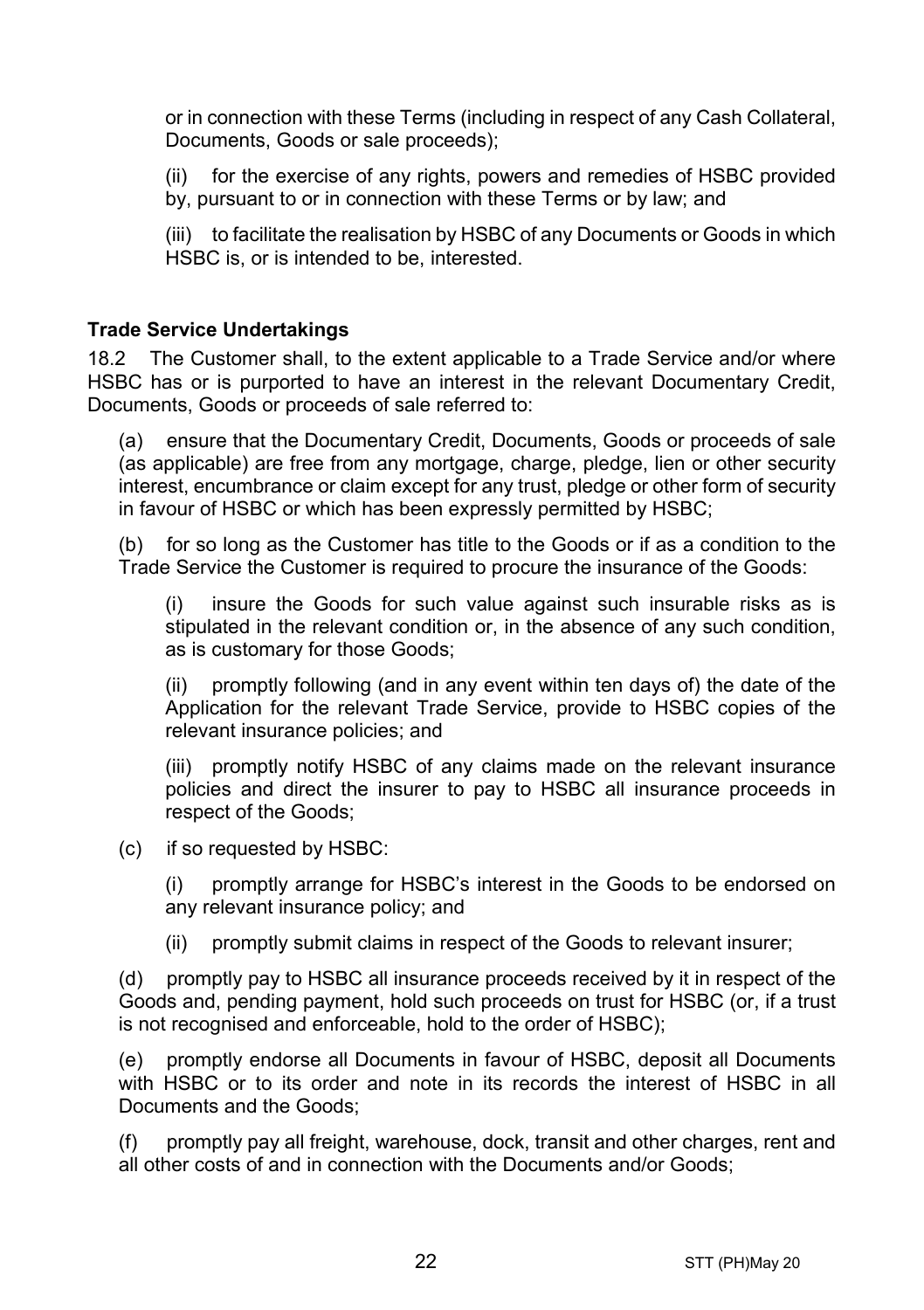(g) not permit the Goods to be processed or altered without the prior written consent of HSBC;

(h) not take any action, which might prejudice the value of the Goods or the effectiveness of any pledge or trust under these Terms;

(i) promptly inform HSBC of any event of which it becomes aware that may adversely affect the liability of a buyer to complete the purchase of the Goods or any change or deterioration in the state or quality or otherwise of the Goods;

(j) promptly inform HSBC if it becomes aware of any theft, fraud, illegal activity, loss, damage or other misuse of or in relation to any Goods or Documents;

(k) permit HSBC (or any delegate) access to any premises at which the Goods are stored or located for the purpose of inspecting, taking possession of, or otherwise protecting its interest in the Goods;

(l) not attempt to factor, transfer, sell, dispose of or otherwise deal with the Documents, Goods or proceeds of sale (as applicable), Documentary Credit (or any confirmation (whether given on a disclosed or undisclosed basis)), except as agreed between HSBC and the Customer from time to time in respect of the Trade Service(s) being provided;

(m) not present the Documents to any other bank, financial institution or similar type of financing entity or obtain any form of financing and/or borrowing in respect of the same Trade Transaction;

(n) not agree to any amendment to the Documentary Credit, SBLC or Document without the prior written consent of HSBC; and

(o) procure the prompt release of HSBC from any guarantee, indemnity or other commitment that HSBC may have provided in respect of the Documents or the Goods,

and HSBC (or any delegate) is authorised to take such steps and to make any payments, on behalf and at the cost of the Customer, to ship, collect, land, store, insure or inspect the Goods and/or to demand and collect any proceeds of sale.

#### <span id="page-22-0"></span>**19. COMPLIANCE WITH LAWS AND SANCTIONS**

19.1 The Customer represents and warrants that:

(a) neither the Customer nor any of its subsidiaries, directors, officers, employees, agents, or affiliates is a person or entity that is, or is owned or controlled by any person or entity that is:

(i) the subject of any sanctions issued, administered or enforced by the US Department of the Treasury's Office of Foreign Assets Control, the US Department of State, the United Nations Security Council, the European Union, Her Majesty's Treasury, the Hong Kong Monetary Authority or any other sanction issuing or enforcement body that may be applicable to HSBC, the Customer, a Trade Service or a Trade Transaction (the **Sanctions**); or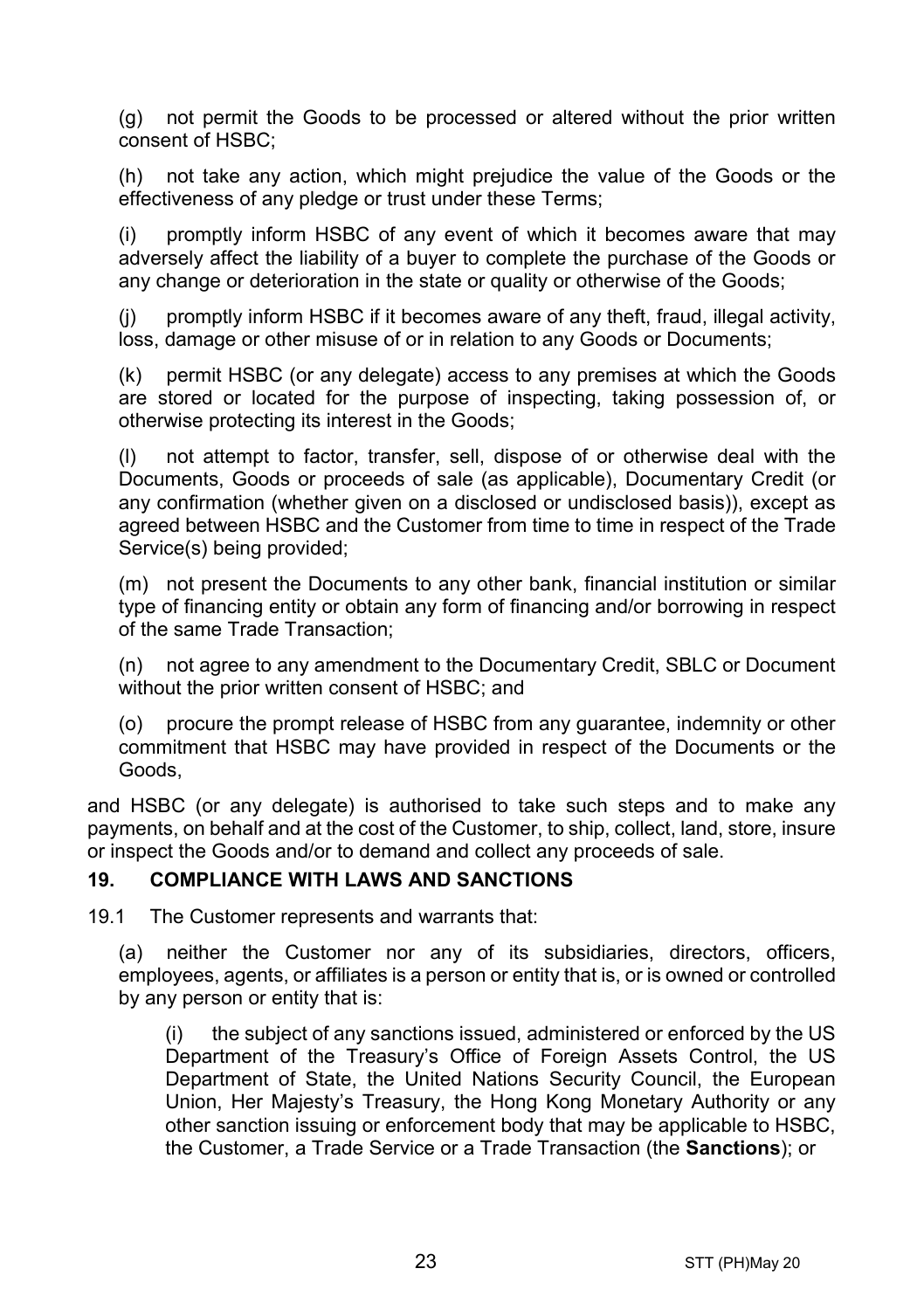(ii) located, organised or resident in a country or territory that is, or whose government is, the subject of Sanctions;

(b) any required import or export licenses applicable to each Trade Transaction have been obtained and, if the Customer is aware that HSBC may require an export license or other authorisation for the provision of the relevant Trade Service for the Customer, the Customer will notify HSBC prior to HSBC providing the Trade Service; and

(c) the Customer is compliant in all material respects with foreign and domestic laws and regulations pertaining to each jurisdiction in which it operates and to each Trade Transaction and the subject matter of such Trade Transaction including, if applicable, the shipment and financing of the goods described in such Trade Transaction or the associated documents.

19.2 The Customer acknowledges and agrees that:

(a) HSBC Group and its service providers are required to act in accordance with the laws and regulations of various jurisdictions, including those which relate to Sanctions, export controls and the prevention of money laundering, terrorist financing, bribery, corruption and tax evasion;

(b) at any time, HSBC may require the Customer to immediately provide to HSBC information related to any Trade Transaction, including the underlying contract or other documentation;

(c) HSBC may take, and may instruct other HSBC Group members to take, to the extent it is legally permitted to do so under the laws of its jurisdiction, any action (a **Compliance Action**) which it considers appropriate to act in accordance with Sanctions or domestic and foreign laws and regulations. Such Compliance Action may include:

(i) the interception and investigation of any payment, communication or instruction;

(ii) the making of further enquiries as to whether a person or entity is subject to any Sanctions or export control restrictions; and/or

- (iii) the refusal to:
	- (A) issue, renew, extend, transfer or assign a Trade Service;
	- (B) make payment of any Claim; or

(C) process a Trade Service or instruction that does not conform with Sanctions, export controls or domestic and foreign laws or regulations; and

(d) neither HSBC nor any HSBC Group member will be liable for any loss, damage, delay, or a failure of HSBC to perform its duties under these Terms or a Trade Service:

(i) arising out of or relating to any Compliance Action taken by HSBC, its service providers, or any HSBC Group member; and/or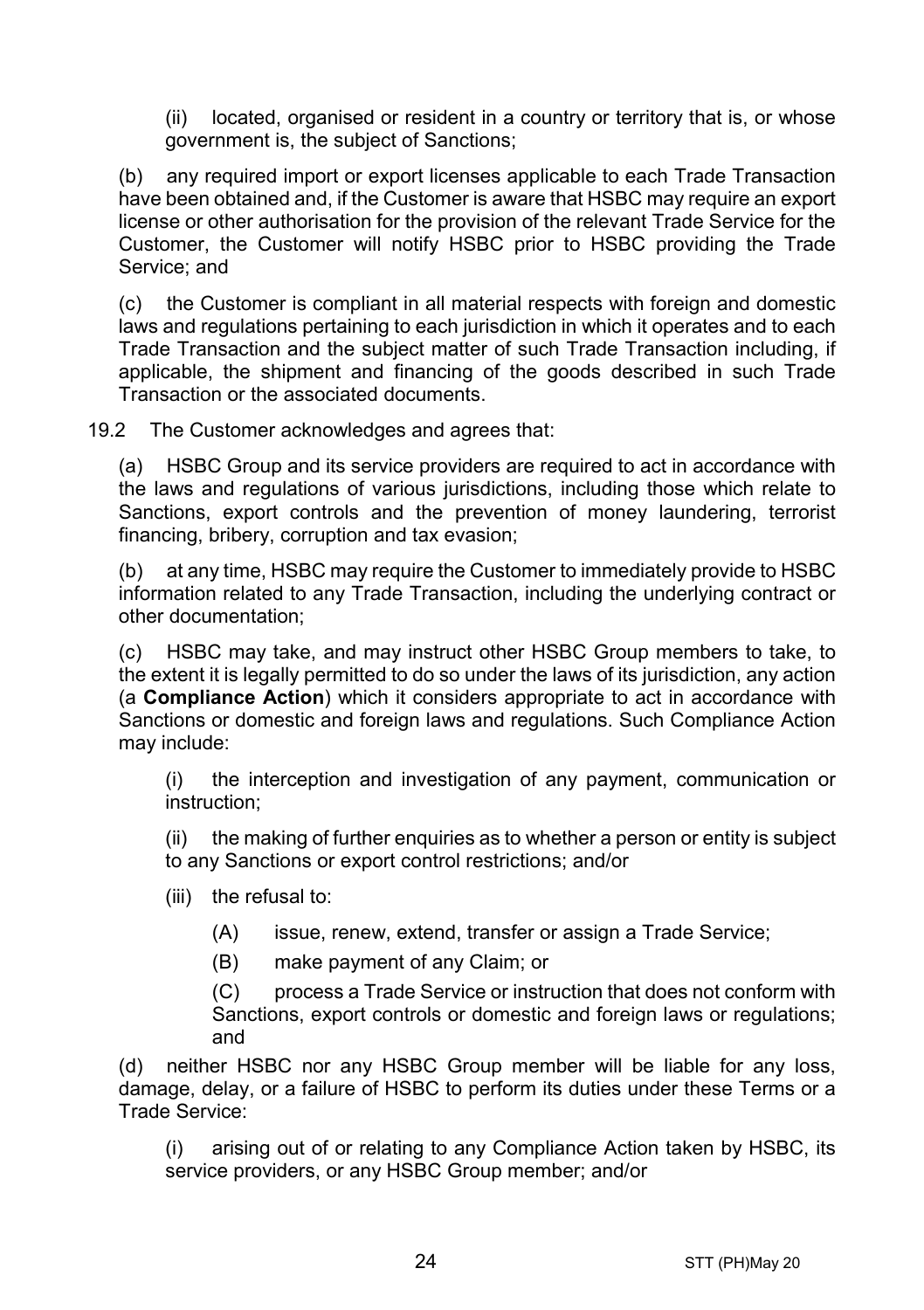(ii) being prevented from paying any Claim in respect of a Trade Service or sending or receiving any message or data or taking any other action in connection with any Trade Service because of an applicable law, regulation or ruling of any governmental agency.

# **SECTION 5 – INSTRUCTIONS AND ELECTRONIC PLATFORMS**

#### <span id="page-24-0"></span>**20. INSTRUCTIONS**

20.1 HSBC is authorised to accept, act and rely upon, and treat as valid and accurate:

(a) all communications, demands and instructions (including any Applications) given or purporting to be given by the Customer to HSBC (an **Instruction**);

(b) all communications and any Claims made or purported to be made by any person; and

(c) any documents provided to HSBC,

including, in each case, those made or given by way of or through a Platform, email, facsimile, telecopier, telex, cable, telephone or such other electronic means (in each case, an Electronic Means) and is under no obligation to enquire as to the authorisation or validity of any such Instruction, communication, Claim or Document.

20.2 The Customer acknowledges and accepts the risk that communications, Instructions, Claims and documents sent to or from HSBC by Electronic Means may be intercepted, monitored, amended, corrupted, contain viruses or be otherwise interfered with by third parties and acknowledges and agrees that HSBC is not responsible or liable to the Customer or any other person for, and the Customer waives any and all claims in respect of, any Losses arising from the same.

20.3 If the Customer communicates, gives an Instruction, makes a Claim or sends a document by Electronic Means, or instructs HSBC to permit a beneficiary or any other person to do the same, the Customer shall indemnify, and hold HSBC harmless from and against, any and all Losses that HSBC may incur (including in respect of any payment made where the relevant Instruction or Claim was unauthorised).

20.4 Where the Customer has made an Application for any Trade Service to be provided for the benefit of an affiliate of the Customer:

(a) the Customer agrees (and will procure the concurrent written agreement of its affiliate) that HSBC has no obligation to obtain instructions from the affiliate and HSBC can deal solely with the Customer on behalf of the affiliate;

(b) the definition of "Trade Transaction" shall be construed to refer to such affiliate rather than the Customer, and the definitions of "Documents" and "Goods" shall be construed accordingly;

(c) references in these Terms to the Customer presenting, handling, disposing, transferring, dealing with or using (however so described) the relevant Documents, Goods or proceeds of sale shall include the affiliate undertaking any such action;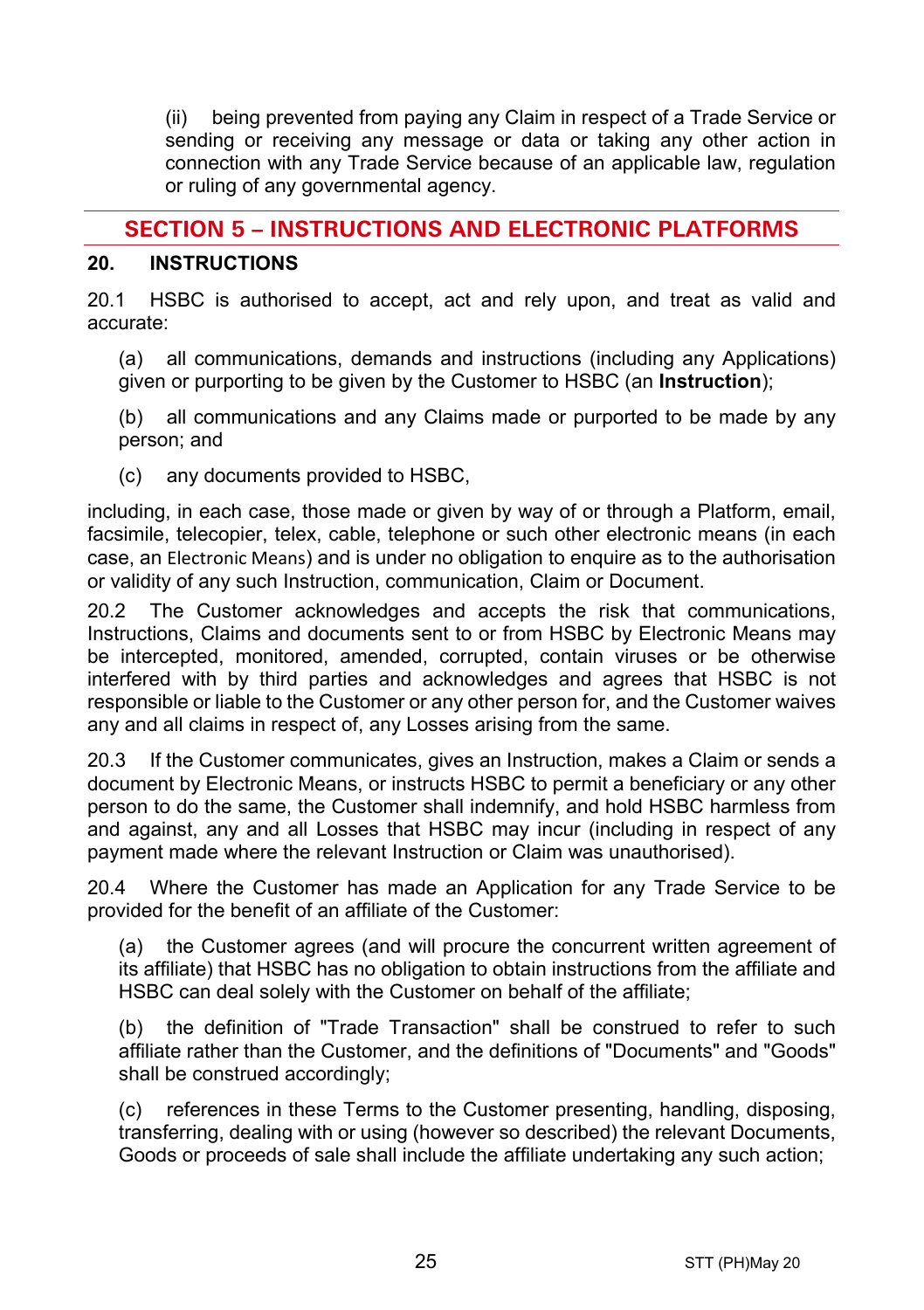(d) the Customer shall procure that the affiliate complies with all undertakings in these Terms in respect of the relevant Trade Transaction, Documents, Goods and proceeds of sale; and

(e) each representation in these Terms made by the Customer shall be made by the Customer for itself and on behalf of the affiliate or, where it can only be made in respect of the affiliate (due to factual circumstances), by the Customer for and on behalf of the affiliate.

20.5 HSBC has no obligation to:

(a) verify the identity or authority of any person communicating, giving an Instruction, making a Claim or providing a document by Electronic Means**;**

(b) verify the authenticity of any signature(s) (whether electronic or otherwise) on any communication made, Instruction given, Claim made or document provided by Electronic Means; or

(c) seek the Customer's prior approval before acting on any communication made, Instruction given, Claim made or document provided by Electronic Means,

however HSBC may, in its absolute discretion, take steps to ascertain the validity, authenticity and origin of any communication, Instruction, Claim or document (including requiring telephone verification of any Instructions) and take any steps that may be mandated by an External Provider and may, where it is unable to ascertain the validity, authority or origin of any communication, Instruction, Claim or document, delay or refuse to act upon any communication, Instruction, Claim or document or suspend or terminate any Trade Service at any time.

#### **21. PLATFORMS**

21.1 The Customer acknowledges and agrees that:

(a) HSBC may rely on External Providers to provide Platforms so that HSBC can perform its obligations under these Terms (or any other applicable terms and conditions) and provide Trade Services;

(b) External Providers are independent from HSBC and may independently charge the Customer fees for use of their Platform and those fees are the sole responsibility of the Customer;

(c) HSBC's obligations under these Terms and any Trade Service shall be subject to HSBC's rights under External Terms and Conditions and the availability of any Platform provided by such External Providers;

(d) HSBC has no obligation to inform the Customer of, or provide the Customer with, any External Terms and Conditions;

(e) HSBC has no control over the electronic processes used by a Platform provided by an External Provider to process, handle and/or send data or messages;

(f) it shall inform HSBC of all External Terms and Conditions applicable to or any charges imposed by any Platform which it uses (or intends to use) in respect of any Trade Service and shall promptly notify HSBC of any changes; and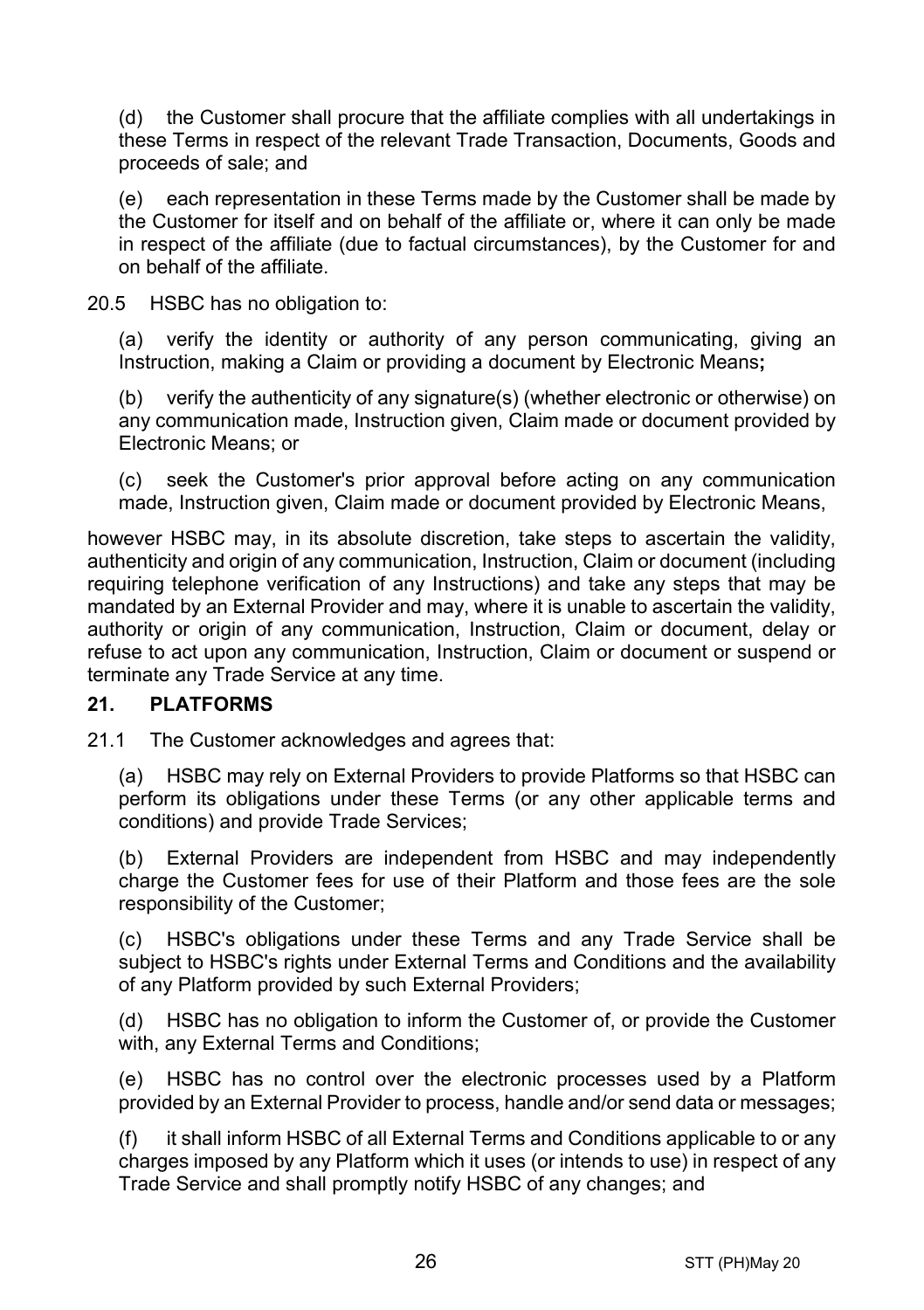(g) it shall promptly provide all information concerning any Platform used by the Customer that HSBC may reasonably request.

21.2 HSBC assumes no liability or responsibility to the Customer or to any other person for any loss or damage that is suffered or incurred as a result of:

the unavailability of any Platform to the Customer, HSBC or any other person for any reason whatsoever; or

(b) the Customer's use of or connection with any Platform, any External Provider or the services provided by HSBC or any External Provider to the Customer involving any Platform.

#### 21.3 The Customer:

(a) shall comply with all security procedures of HSBC and each External Provider and any other reasonable requests HSBC or any External Provider may issue to the Customer regarding the security of any Platform, including instructions on steps to remedy any breach of security; and

(b) acknowledges and agrees that it is the Customer's responsibility to set up, maintain and regularly review all security arrangements concerning access to and use of each Platform and information stored on the Customer's computing and communications systems, and confirms that it has assessed the security arrangements of each Platform and has determined that they are adequate to protect the Customer's interests;

(c) shall take all reasonable precautions to prevent fraudulent or unauthorised use of or access to each Platform;

(d) shall ensure that neither the Customer nor its employees do anything which may result in the security of any Platform or the systems or security of HSBC being compromised; and

(e) shall notify HSBC, as soon as reasonably possible upon becoming aware, of any actual or attempted unauthorised access to any Platform or any unauthorised transaction or attempt to execute an unauthorised Instruction. This notification must be by telephone but must be followed by written notice within forty-eight hours of the telephone call.

# **SECTION 6 - OTHER**

#### **22. LIMITATION ON LIABILITY**

<span id="page-26-0"></span>22.1 Neither HSBC nor any other HSBC Group member shall be liable for any loss, damages, payments, demands, claims, expenses or costs suffered or incurred by the Customer (or any of its affiliates) arising from or in connection with these Terms or any Trade Service other than where such loss, damage, payment, demand, claim, expense or cost arises as a direct result of HSBC's or such other HSBC Group member's gross negligence or wilful misconduct.

<span id="page-26-1"></span>22.2 Notwithstanding Clause [22.1,](#page-26-0) in no circumstance whatsoever will HSBC or any HSBC Group member be liable to the Customer (or any of its affiliates) for: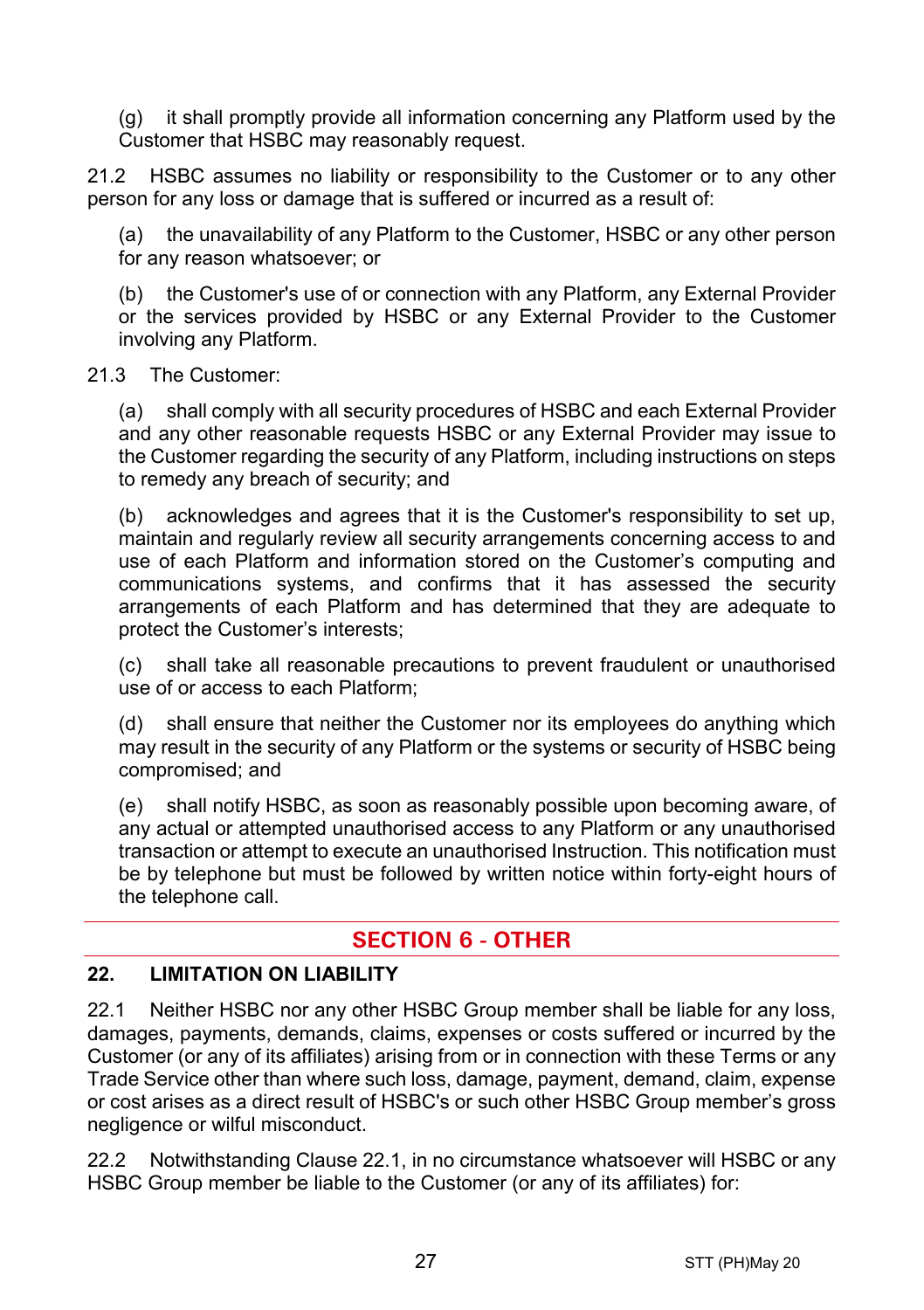- (a) any loss of business, profits or data; or
- (b) indirect, consequential or special loss or damage,

whether or not HSBC or any HSBC Group member has been advised of the possibility of such loss or damage.

22.3 Without limiting Clauses [22.1](#page-26-0) and [22.2,](#page-26-1) HSBC shall not be responsible or liable for, and the Customer waives all claims against HSBC in respect of:

(a) any act, omission, loss or delay relating to forwarding documents or payments to any person or correspondent bank, or any suspense, act, omission, insolvency or bankruptcy of any correspondent bank;

(b) any delay and/or loss in transit of any messages, letters or documents sent by mail, as an electronic communication, through a Platform or a telecommunication channel, or for any delay, mutilation or other errors arising in the transmission or delivery of any communications by third parties and the Customer acknowledges that, notwithstanding any contrary instruction, HSBC may send a document by any method that it considers appropriate;

(c) any delay in performing or failure to perform any of its obligations under these Terms due to any cause beyond its reasonable control, including, but not limited to, the failure, malfunction or unavailability of telecommunications, data communications and computer systems and services over which HSBC has no control, war, hostilities, invasion, civil unrest, strikes, lock-outs or other industrial action or trade disputes (whether involving HSBC's employees or any other person) or any law or government order (whether or not having the force of law);

(d) any failure by HSBC to pay a Claim or other HSBC's act or failure to act because of any domestic or foreign law, regulation, ruling or interpretation of any domestic or foreign court or governmental agency;

(e) the form, sufficiency, correctness, genuineness, authority of any person signing or endorsing (including any person making presentations, demands, giving Instructions (including by Electronic Means) to HSBC purportedly on the authority of the Customer or a beneficiary), falsification, or the legal effect of, any documents if such documents on their face reasonably appear to be in order;

(f) the source, accuracy, validity, authenticity, falsification or legal effect of any data, documents or statements made, presented or received from any Platform or any party to a Trade Transaction, any related documents, or the description, quantity, weight, quality, condition, packing, delivery, value or existence of the goods, services or other performance to which such data, documents or statements relates, or for the good faith or acts or omissions, solvency, performance or standing of any party to a Trade Transaction, the consignor, carrier, forwarder, consignee, insurer of the goods, or any other person;

(g) any improper acts of the beneficiary, including breach of contract in respect of a Trade Transaction, in which circumstances the Customer shall assume and undertake all such risks; and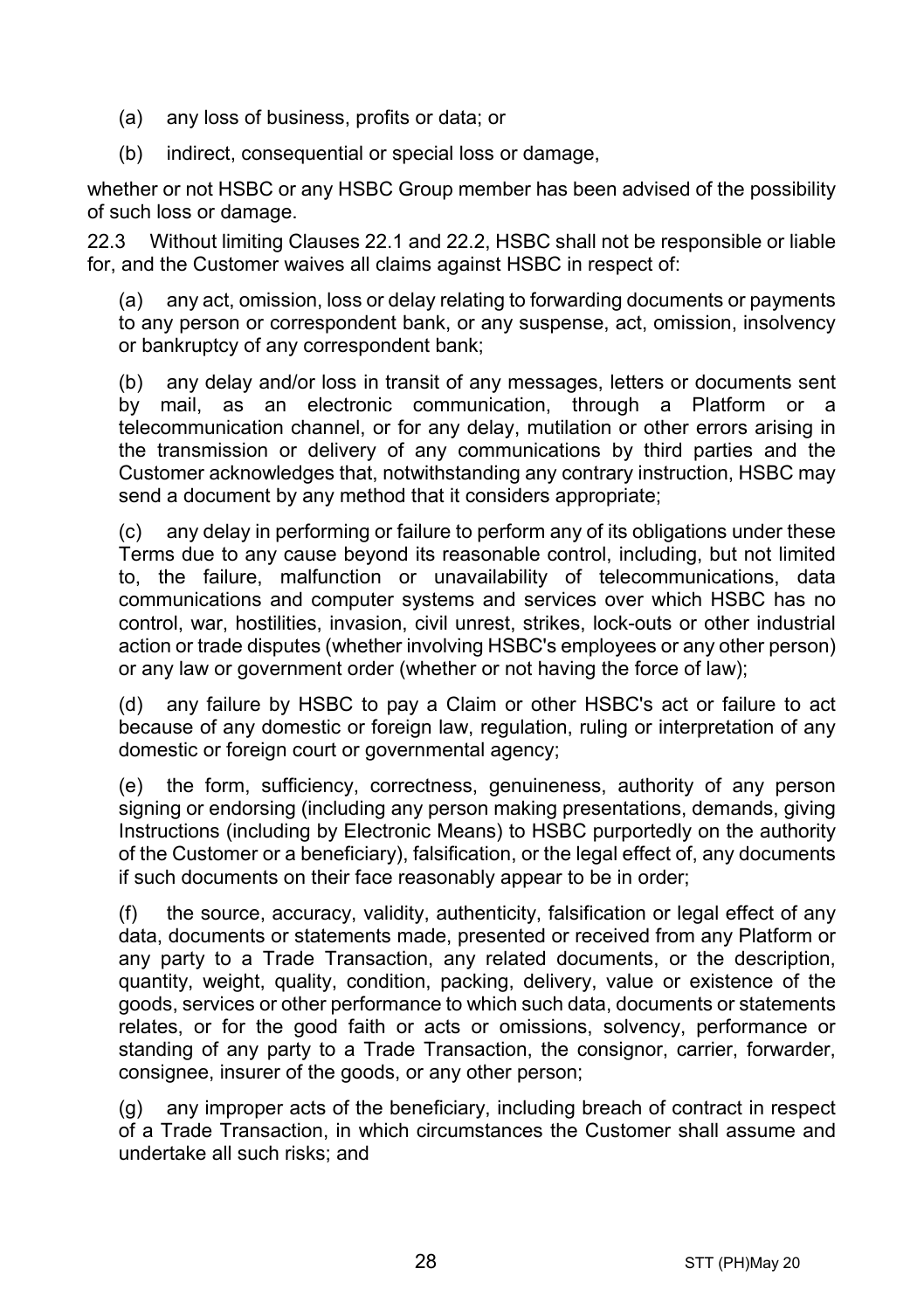(h) the Customer acting or relying on any advice received from HSBC whether or not such advice was requested by the Customer.

22.4 If HSBC uses the services of another party, correspondent bank, agent or Platform for the purposes of issuing an Instrument or Documentary Credit, making payment, handling Goods or Documents or for any other purpose to support the services contemplated by these Terms, HSBC shall do so for the Customer's account and at the Customer's risk and HSBC shall assume no liability or responsibility should any instructions which HSBC gives to any such other party not be carried out even if the choice of such other party was HSBC's. Additionally, HSBC shall not be liable for any act, failure to act, default, suspension, bankruptcy or insolvency of such other party.

22.5 Where HSBC performs a review of any Document at the request of the Customer, such review is indicative only and not final or conclusive and HSBC shall not be responsible or liable for, and the Customer waives all claims against HSBC in respect of, an omission by or failure of HSBC to identify any discrepancies during any such review.

22.6 Where HSBC agrees to advise a Documentary Credit or any Instrument which is not issued by a bank or present any Document in respect of, or otherwise handle, such Documentary Credit or Instrument, the Customer acknowledges and agrees that:

(a) such Documentary Credit or Instrument may not be an independent third party undertaking and may not quarantee payment by the issuer or applicant;

(b) the applicable ICC Rules may not address, cover or extend to such type of Documentary Credit or Instrument;

(c) HSBC may not be able to pursue the issuer for payment in the same manner as it would be able to in respect of a Documentary Credit or Instrument issued by a bank; and

(d) the Customer should seek independent legal advice,

and the Customer assumes all such risks and waives all claims against HSBC for losses, damages, costs, fees, claims, actions or demands with respect to such Documentary Credit or Instrument including any claims that HSBC failed to alert the Customer that it was advising such type of Documentary Credit or Instrument, failed to pay such Documentary Credit or Instrument in the manner of a Documentary Credit or Instrument issued by a bank, or failed to collect payment from the issuer of such Documentary Credit or Instrument.

22.7 Subject to the provisions above, where any liability of HSBC or any HSBC Group member to the Customer (or any of its affiliates) arises under these Terms or in connection with any Trade Service, such liability shall not exceed USD 1,000,000 in aggregate in any calendar year.

#### <span id="page-28-0"></span>**23. DISCLOSURE, CONFIDENTIALITY AND PRIVACY**

23.1 Without limiting any other terms between the Customer and HSBC or any HSBC Group member, HSBC is authorised: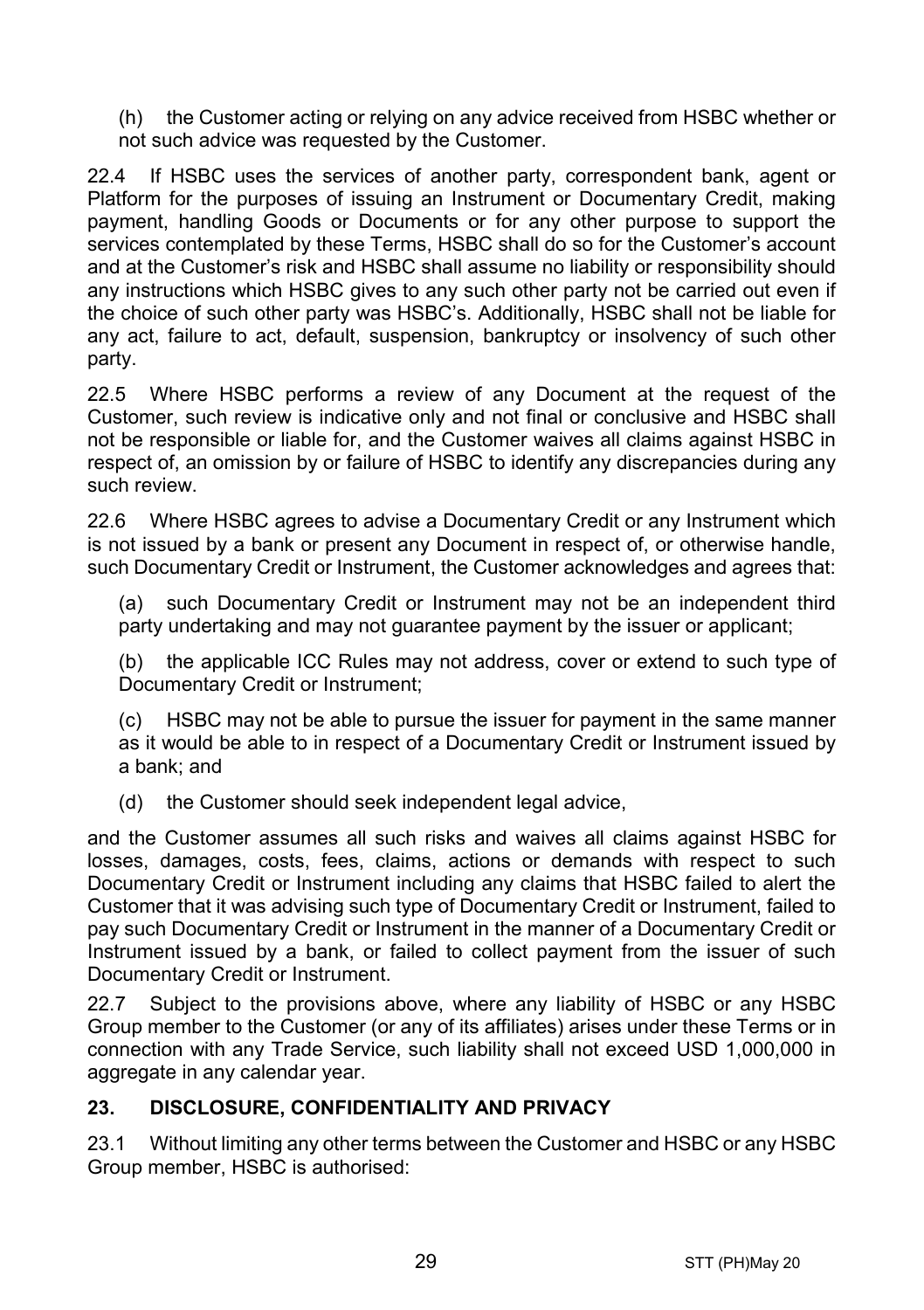<span id="page-29-0"></span>(a) to appoint any other person as its correspondent, nominee or agent in connection with these Terms and any Trade Service and HSBC may delegate any of its powers under these Terms or a Trade Service to such person;

(b) to notify any other person of its interest in any Documents, Goods or proceeds of sale; and

(c) to transfer and disclose any Customer Information to the following recipients (who may also process, transfer and disclose such Customer Information):

(i) any HSBC Group member and any of its or their officers, directors, employees, professional advisors, insurers, brokers, auditors, partners, subcontractors, correspondents, nominees, agents, delegates, service providers (including External Providers and Platforms) and associates;

(ii) any Authorities;

(iii) anyone acting on the Customer's behalf, payment recipients, beneficiaries, account nominees, intermediary, correspondent and agent banks, clearing houses, clearing or settlement systems, market counterparties, upstream withholding agents, swap or trade repositories, stock exchanges, and companies in which the Customer has an interest in securities (where such securities are held by HSBC for the Customer);

(iv) any person or entity who acquires (or may acquire) an interest in or assumes (or may assume) risk in or in connection with any Trade Service;

(v) any other financial institutions, credit reference agencies or credit bureaus, for obtaining or providing credit references; and/or

(vi) any person or entity in connection with any HSBC Group business transfer, disposal, merger or acquisition, wherever located, including in jurisdictions which do not have data protection laws that provide the same level of protection as the jurisdiction in which the Trade Service is supplied,

including where the recipient of any such appointment, notification, transfer or disclosure is located outside of the relevant Governing Jurisdiction.

23.2 HSBC will not be liable for the acts or omissions of any External Provider as to the collection, use or disclosure by that External Provider of Customer Information.

23.3 Where the Customer has given HSBC information about natural persons (such as authorised signatories), the Customer confirms that those natural persons have authorised the Customer to do so (and to receive any data protection notices on their behalf) and have consented to HSBC's collection, use, storage, processing, transfer and disclosure of their Personal Data and data for the purpose of HSBC carrying out any action contemplated by these Terms or providing a Trade Service to or for the Customer.

23.4 The Customer shall ensure that any information that the Customer asks HSBC to forward to third parties is complete, accurate and will not give rise to any claim against HSBC (including any claim in defamation, in relation to privacy, banking secrecy or data protection or for infringement of any other third party rights) and the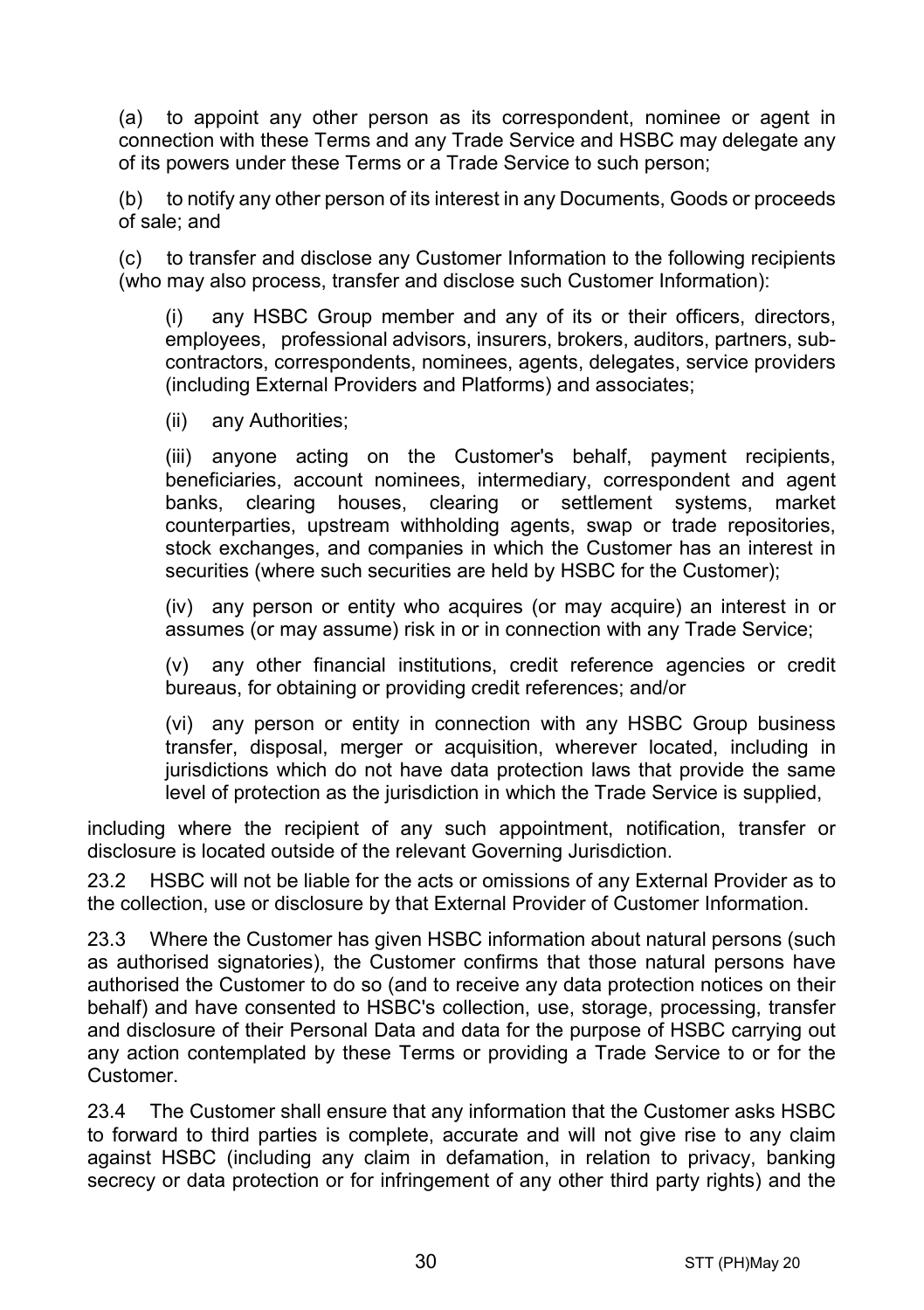Customer confirms and represents that it has obtained the requisite consent and/or waiver (where required) for HSBC to forward such information.

## **24. MISCELLANEOUS**

24.1 Other than a Trade Service which has been provided on an irrevocable or committed basis, HSBC may at any time withdraw a Trade Service or refuse to provide a Trade Service in its absolute discretion.

24.2 Any waiver, release or consent by HSBC under or in respect of these Terms or a Trade Service will only be effective if made in writing (which may be made through a Platform).

24.3 HSBC may at any time change these Terms by providing the Customer with at least 30 days' written notice and any Trade Service requested on or after the effective date in such notice shall be subject to the amended Terms.

24.4 HSBC is authorised to take such steps and to make such payments as it considers necessary, at the cost of the Customer, to remedy any default by the Customer in respect of its obligations under these Terms or any Trade Service.

24.5 Neither HSBC's failure to exercise, nor HSBC's delay in exercising, any of its rights or remedies under these Terms or in respect of a Trade Service shall operate as a waiver of any such right or remedy, nor shall any single or partial exercise of any right or remedy prevent any further or other exercise of any other right or remedy.

24.6 The Customer may not assign or transfer any of its rights or obligations under these Terms or a Trade Service. HSBC may assign, transfer or create security over any of its rights under or in respect of these Terms or a Trade Service without restriction or notice.

24.7 Without prejudice to Claus[e 20](#page-24-0) (*[INSTRUCTIONS](#page-24-0)*), any notices by the Customer in connection with these Terms or a Trade Service must be given to HSBC in writing at the address of HSBC most recently advised by HSBC to the Customer. HSBC may give notice to the Customer in person, by telephone or facsimile, by post, through a Platform or, if agreed by the Customer, through another electronic channel at the address or number most recently notified by the Customer to HSBC. A notice sent by post will be deemed to have been received 7 calendar days after posting if within the same country, or 15 calendar days after posting if cross border.

24.8 Each of the provisions of these Terms is severable and distinct from the others and, if one or more of such provisions is or becomes illegal, invalid or unenforceable, the remaining provisions shall not be affected in any way.

24.9 If the Customer includes two or more persons, the obligations and liabilities of these persons under or in respect of a Trade Service and these Terms shall be joint and several.

24.10 Nothing in these Terms shall be deemed to create any partnership, joint venture or relationship of principal and agent between HSBC and the Customer or create or give rise to any fiduciary relationship of any nature.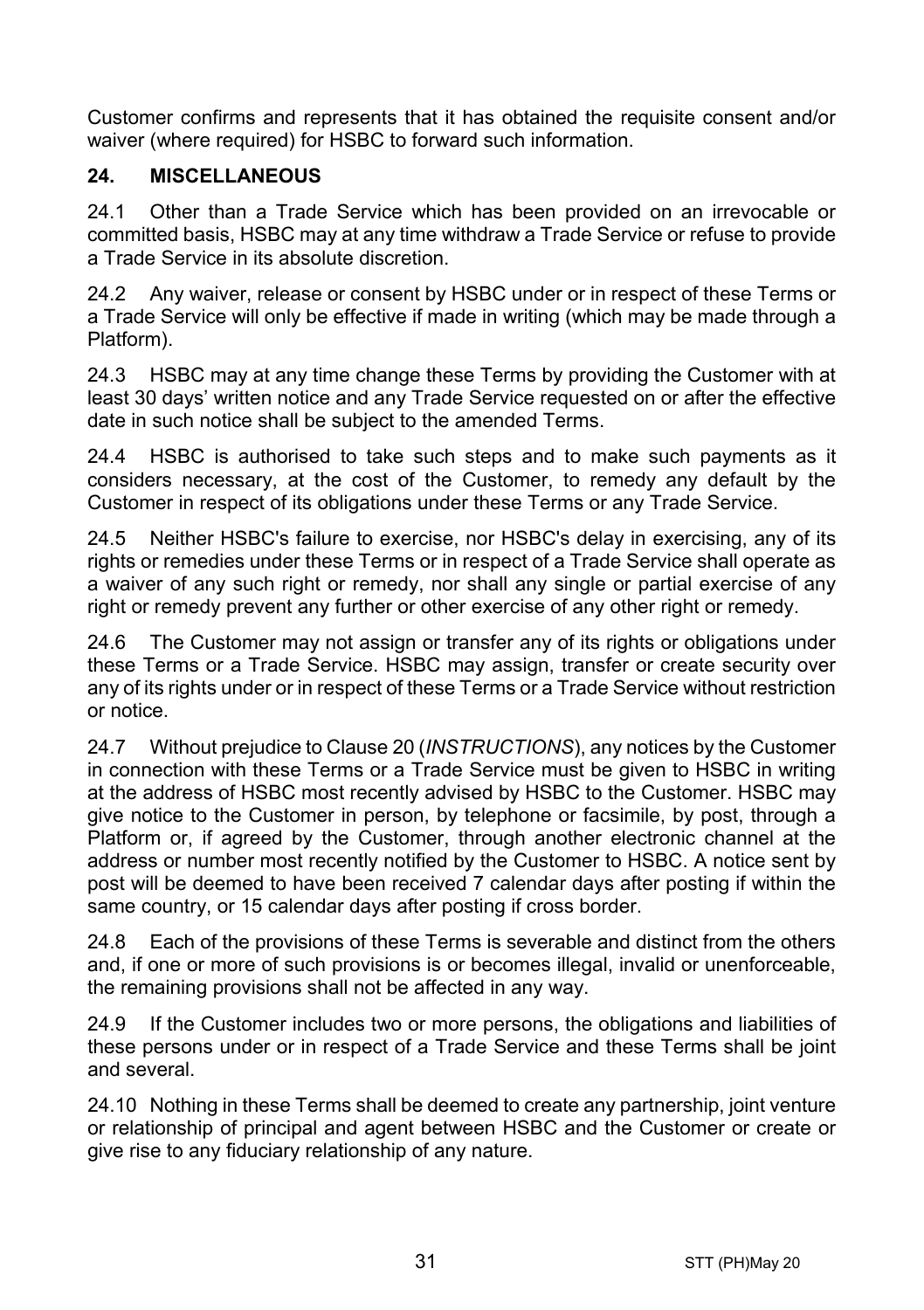24.11 To the extent permitted by the laws of the Governing Jurisdiction, the Customer irrevocably waives any right of sovereign immunity from suit, jurisdiction or adjudication (including in respect of pre-judgement interim relief and execution of any judgement) that it may have in the Governing Jurisdiction or otherwise, whether that immunity relates to itself or to any commercial or non-commercial assets (including land, bank accounts or other assets held in the name of a diplomatic mission or otherwise or belonging to the Customer's central bank or other monetary authority).

24.12 These Terms are for the benefit of the Customer, HSBC and each HSBC Group member, and are not intended to benefit any other third party or be enforceable by any other third party. Any rights of HSBC to bring to an end or change these Terms or any contract to which they form part are not subject to the consent of any other third party.

# **25. GOVERNING LAW AND JURISDICTION**

25.1 For the purposes of a Trade Service:

(a) that Trade Service and these Terms will be governed by the laws of the Governing Jurisdiction; and

(b) the courts of the Governing Jurisdiction shall have non-exclusive jurisdiction to settle any disputes that may arise out of, or in connection with, that Trade Service and these Terms, their interpretation or any non-contractual obligations arising from or connected with them.

25.2 If a process agent is specified in an Application or Facility Agreement in respect of a Trade Service, service of any legal process on the person whose name and address is specified in such Application or Facility Agreement shall constitute service on the Customer.

25.3 If no process agent has been appointed by the Customer, upon request from HSBC the Customer will, within five Business Days, appoint a process agent (with an office in the Governing Jurisdiction) for service of all legal process relating to these Terms and the relevant Trade Service on the Customer and the Customer will notify the process agent's address to HSBC. If the Customer does not do this, HSBC may appoint a process agent on the Customer's behalf and at its expense and shall, as soon as practicable, notify the Customer of such appointment.

# **SECTION 7 – DEFINITIONS AND INTERPRETATION**

#### **26. DEFINITIONS AND INTERPRETATION**

26.1 In these Terms:

**Application** means an application, instruction or request by the Customer for a Trade Service (whether for itself or for another person) using an application form, or pursuant to the terms of a Facility Agreement or made using a Platform.

**Authorities** includes any judicial, administrative, public or regulatory body (including any self-regulatory body), any government, any tax authority, any securities or futures exchange, any court, any central bank or law enforcement body, or any of their agents, with jurisdiction (direct or indirect) over any part of the HSBC Group at any time.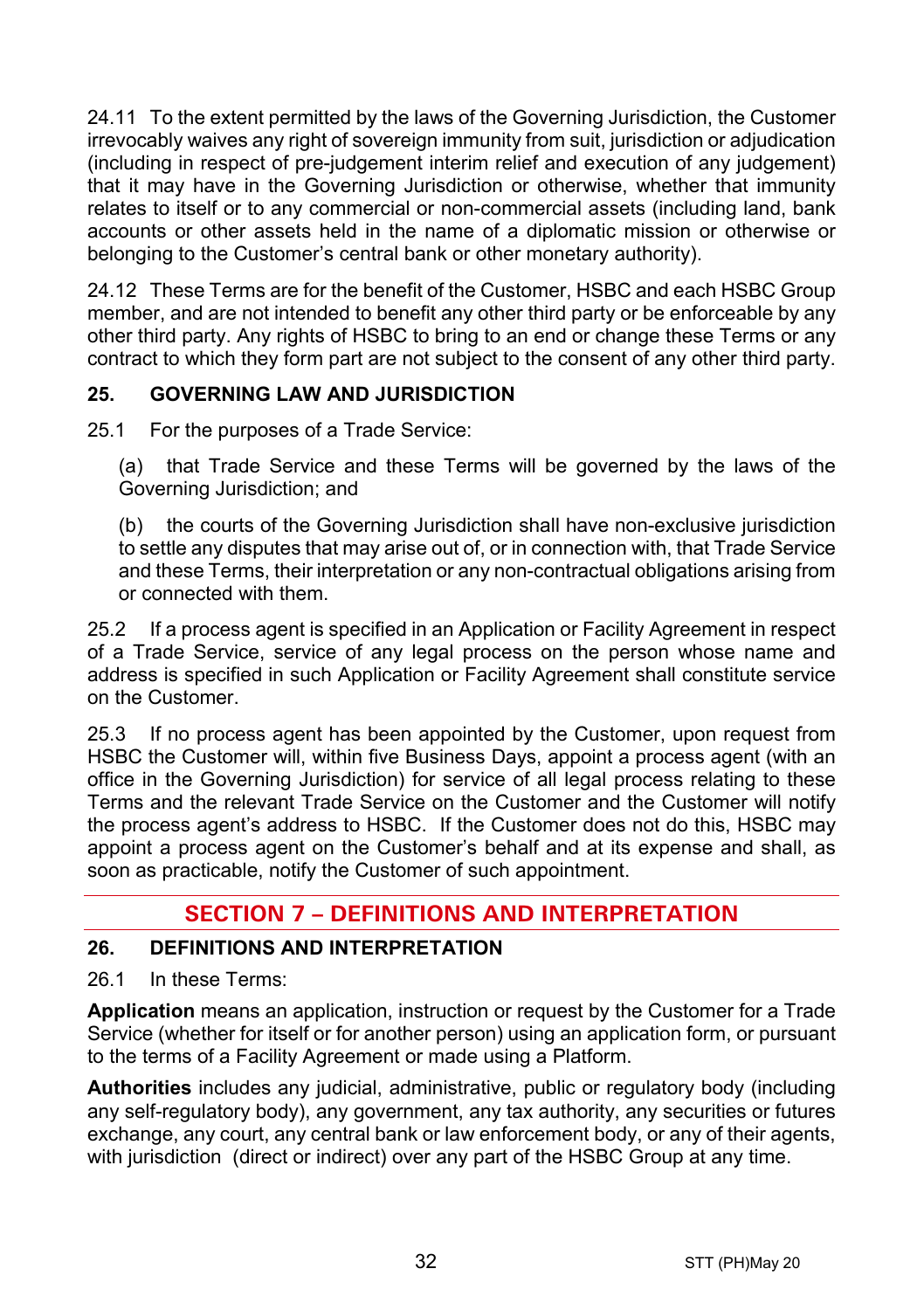**Back-to-Back Documentary Credit** has the meaning given to it in Clause [3.14](#page-5-0) (*[DOCUMENTARY CREDITS](#page-3-0)*).

**Business Day** means, in respect of a Trade Service, a day on which banks are open for general business in the Governing Jurisdiction.

**Cash Collateral** has the meaning given to it in Clause [10](#page-14-1) (*[CASH COLLATERAL](#page-14-1)*).

**Claim** means any demand, request for payment or for acceptance and payment, claim, presentation or drawing made in respect of a Trade Service by a beneficiary, the Customer or any other person.

**Collection** means a collection transaction in respect of the handling of Documents where HSBC may act as either a remitting bank, collecting bank or presenting bank.

**Compliance Action** has the meaning given to it in Clause [19](#page-22-0) (*[COMPLIANCE WITH](#page-22-0)  [LAWS AND SANCTIONS](#page-22-0)*).

**Country Conditions** means HSBC's additional terms and conditions for the country in which the HSBC entity providing the relevant Trade Service is located.

**Customer** means the person who requests the relevant Trade Service and with whom HSBC contracts with respect to the provision of that Trade Service (and, without limitation, as may be specified in the relevant Application). If HSBC provides a Trade Service to a person that is not a customer of HSBC, references in these Terms to the "Customer" shall apply to that person even though that person is not a customer of HSBC.

**Customer Information** means any Personal Data, confidential information, and/or Tax Information (including accompanying statements, waivers and consents) of either the Customer, or a person or entity whose information (including any Personal Data or Tax Information) which the Customer provides, or which is provided on the Customer's behalf, to any HSBC Group member in connection with the provision of any Trade Service.

**Customer Liabilities** means at any time:

(a) all liabilities of the Customer to HSBC or any HSBC Group member (including arising under or in connection with any Trade Service and these Terms) incurred in any currency and in any capacity and whether present or future, actual or contingent, direct or indirect, or incurred alone or jointly with any other person;

(b) interest on such liabilities (both before and after any demand or judgment) to the date on which HSBC or any such HSBC Group member receives payment, at the rates payable by the Customer or which would have been payable but for any circumstances which restricts payment;

(c) any costs and expenses incurred by HSBC or any HSBC Group member in making payment under or in respect of a Trade Service on behalf of the Customer (but without HSBC being under any obligation to do so) as a result of failure by the Customer to make such payment when due or demanded; and

(d) all costs and expenses (including legal fees on a full indemnity basis) of HSBC or any HSBC Group member in perfecting or enforcing its rights under or in respect of a Trade Service and these Terms.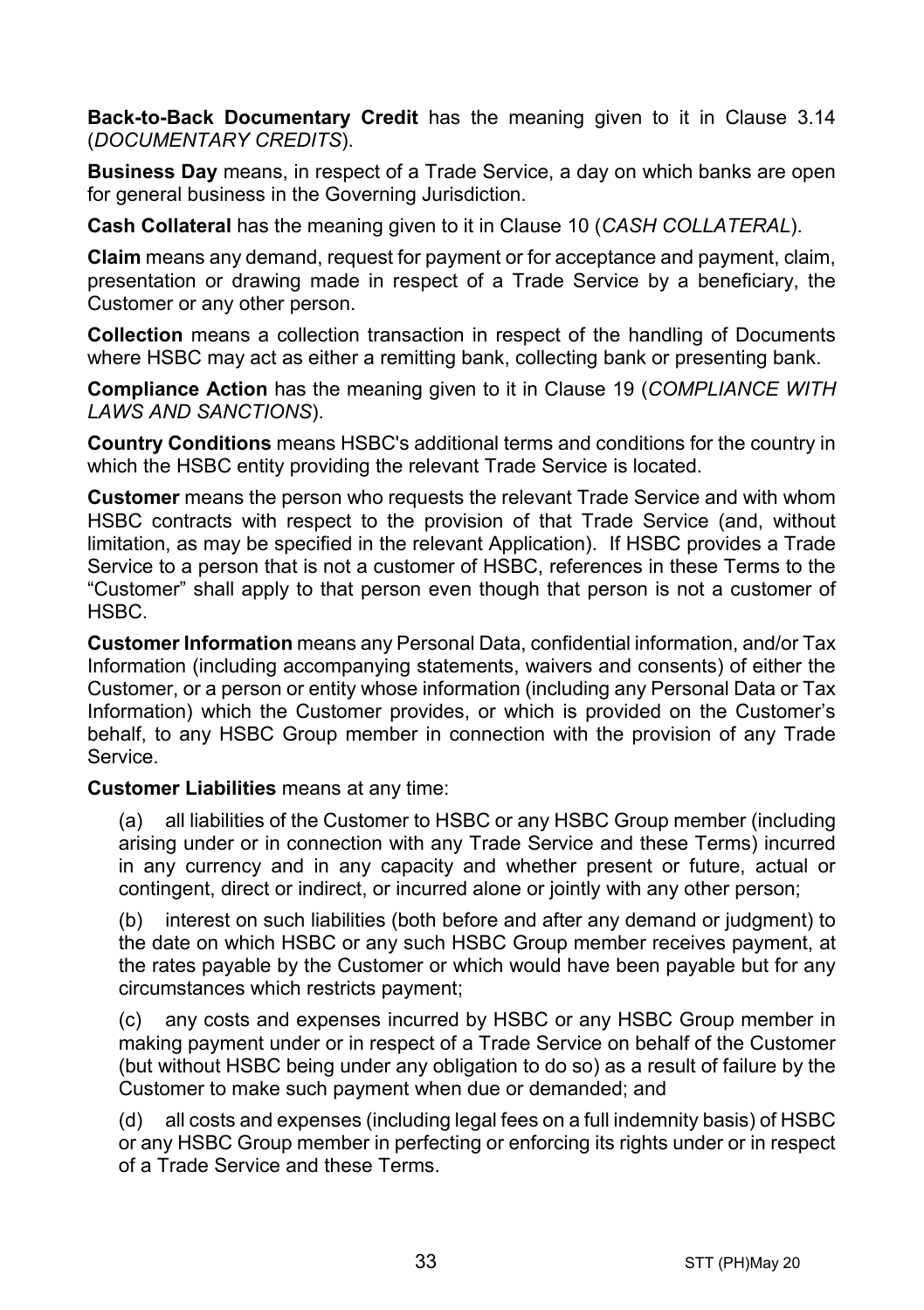**Documentary Credit** means a documentary credit or letter of credit or any commitment to issue a documentary credit or letter of credit (including any extension. renewal or amendment of the same).

**Documents** means any drafts, bills of exchange, promissory notes, cheques, documents of title, certificates, invoices, statements, transport documents, insurance policies, warehouse warrants, warehouse receipts or any other similar instruments relating to a Trade Transaction in respect of which HSBC has provided Trade Service(s) to the Customer.

**Electronic Means** has the meaning given to it in Clause [20](#page-24-0) (*[INSTRUCTIONS](#page-24-0)*).

**Exchange Rate** means HSBC's spot rate of exchange (or if HSBC does not have an available spot rate of exchange for the relevant currency, any other publicly available spot rate of exchange selected by HSBC) for the purchase of the required currency in the relevant foreign exchange market at the relevant time using the currency in which the relevant payment was paid (where any such spot rate of exchange shall be selected by HSBC acting reasonably in the circumstances).

**External Provider** means a person (other than HSBC) that makes any Platform available to HSBC and/or the Customer.

**External Terms and Conditions** means any agreement which is entered into between an External Provider and either HSBC or the Customer setting out the terms and conditions applicable to HSBC's or the Customer's use of a Platform.

**Facility Agreement** means a letter or agreement between the Customer and HSBC pursuant to which HSBC agrees to provide to the Customer a facility in respect of Trade Services.

**Finance** means discounting, negotiating, purchasing, prepaying, early paying or endorsing a Document (whether or not drawn under a Documentary Credit or Collection) or Documentary Credit and **Financed** and **Finances** shall be construed accordingly. For the avoidance of doubt, **Finance** does not include a Trade Finance Loan.

**Goods** means the goods or products which are the subject of a Trade Transaction in respect of which HSBC has provided Trade Service(s) to the Customer.

**Governing Jurisdiction** means the jurisdiction in which the relevant HSBC entity providing the Trade Service is located or such other jurisdiction agreed in writing between the Customer and HSBC or specified in the relevant Country Conditions.

**HSBC** means the HSBC Group member (or, if applicable, the branch of such HSBC Group member) providing the relevant Trade Service, and its successors and assigns and, where the context permits, includes any person appointed by HSBC under Clause [23.1\(a\)](#page-29-0) (*[DISCLOSURE, CONFIDENTIALITY AND PRIVACY](#page-28-0)*).

**HSBC Group** means HSBC Holdings plc and its subsidiaries and affiliates from time to time.

**ICC** means the International Chamber of Commerce.

**Increased Costs** means a reduction in the rate of return from a Trade Service or on HSBC's overall capital, an additional or increased cost or a reduction of any amount due and payable under these Terms or in respect of a Trade Service, which is incurred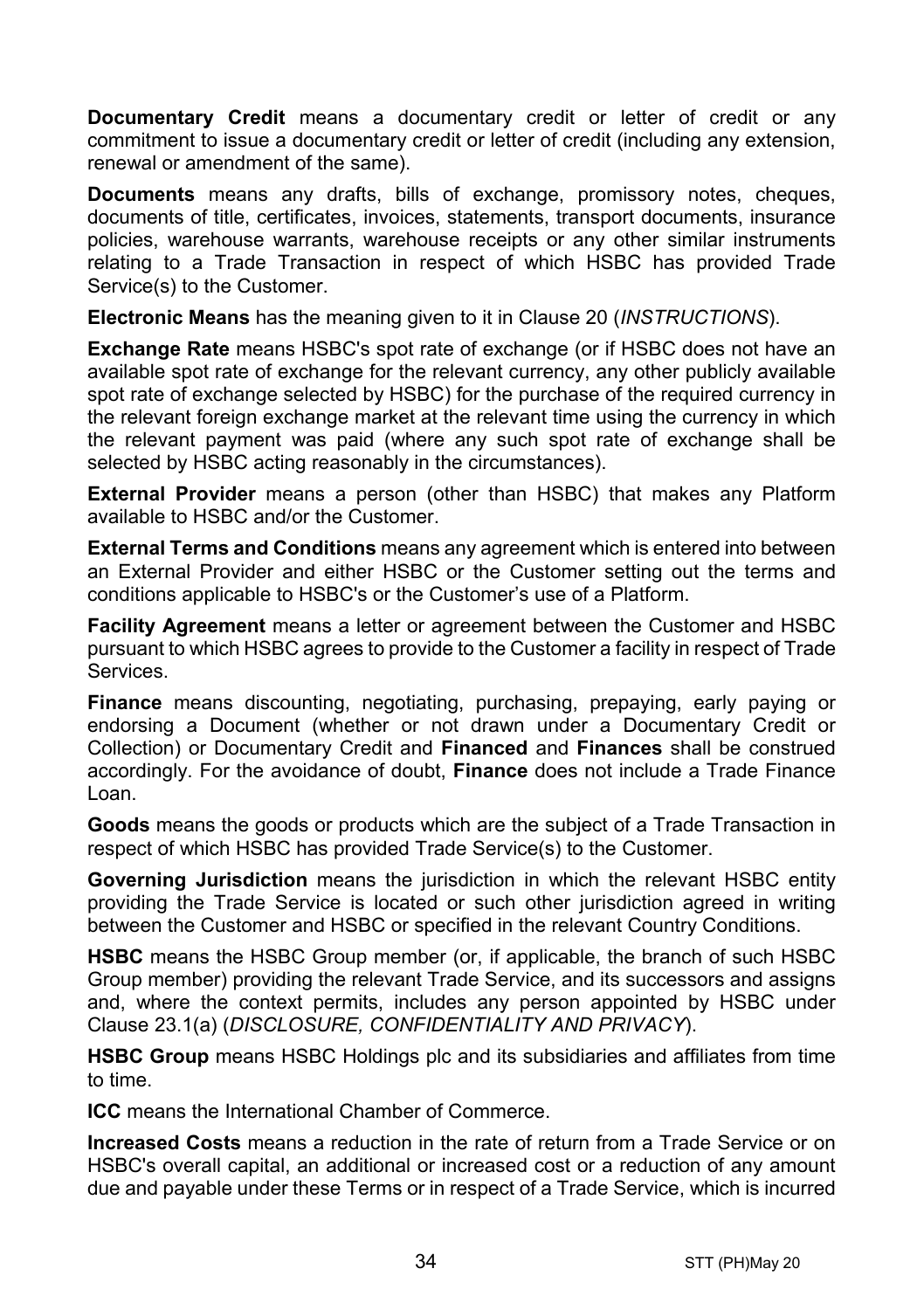or suffered by HSBC to the extent that it is attributable to HSBC performing its obligations under these Terms or a Trade Service.

**Indemnified Party** has the meaning given to it in Claus[e 9](#page-13-0) (*[REIMBURSEMENT AND](#page-13-0)  [INDEMNITY](#page-13-0)*).

**Instruction** has the meaning given to it in Clause [20](#page-24-0) (*[INSTRUCTIONS](#page-24-0)*).

**Instrument** means any SBLC, demand guarantee (including an avalisation, coacceptance or acceptance of a Document), bond, counter-guarantee, counter-SBLC, or similar independent payment obligation (including any extension, renewal or amendment of the same).

**Losses** has the meaning given to it in Clause [9](#page-13-0) (*[REIMBURSEMENT AND](#page-13-0)  [INDEMNITY](#page-13-0)*).

**Master Documentary Credit** has the meaning given to it in Clause [3.14](#page-5-0) (*[DOCUMENTARY CREDITS](#page-3-0)*).

**Personal Data** means any information relating to an individual from which such individual can be identified, including sensitive personal data, name(s), residential address(es), contact information, age, date of birth, place of birth, nationality, citizenship, personal and marital status.

**Platform** means any electronic platform (a) used by HSBC, the Customer or any other person for giving or receiving any Instruction, Claim or other communication in relation to any Trade Service, and/or (b) used by HSBC or any other person for issuing or providing any Trade Service, and shall include HSBCnet.

**Recourse Event** means in respect of a Trade Service:

(a) any misrepresentation, alleged or actual fraud, illegality or unauthorised act of the Customer and/or any other party to the Trade Transaction;

(b) any alleged or actual invalidity, non-compliance or unenforceability of the Documentary Credit, SBLC, Document(s) or Trade Transaction (as applicable); or

(c) any injunction, court order, law, regulation or Sanctions which restrict any payment (whether to or from HSBC and/or not subsequently discharged).

**SBDC** means a standby documentary credit.

**SBLC** means a standby letter of credit (which includes an SBDC).

**Sanction** has the meaning given to it in Clause [19](#page-22-0) (*[COMPLIANCE WITH LAWS AND](#page-22-0)  [SANCTIONS](#page-22-0)*).

**Security Agreement** means any document creating security or quasi-security over any of the Customer's rights and/or assets in support of any obligations which the Customer may have to any HSBC Group member from time to time.

**Tariff Book** means, if applicable in the relevant jurisdiction, HSBC's tariff book setting out HSBC's fees, commissions, interest rates and other rates for Trade Services as is available upon request by the Customer and/or can be accessed online.

**Tax** includes goods and services tax, value added tax, sales tax, stamp duty or any tax, levy, impost, deduction, charge, rate, duty, compulsory loan or withholding which is levied or imposed by a government agency, and any related interest, penalty,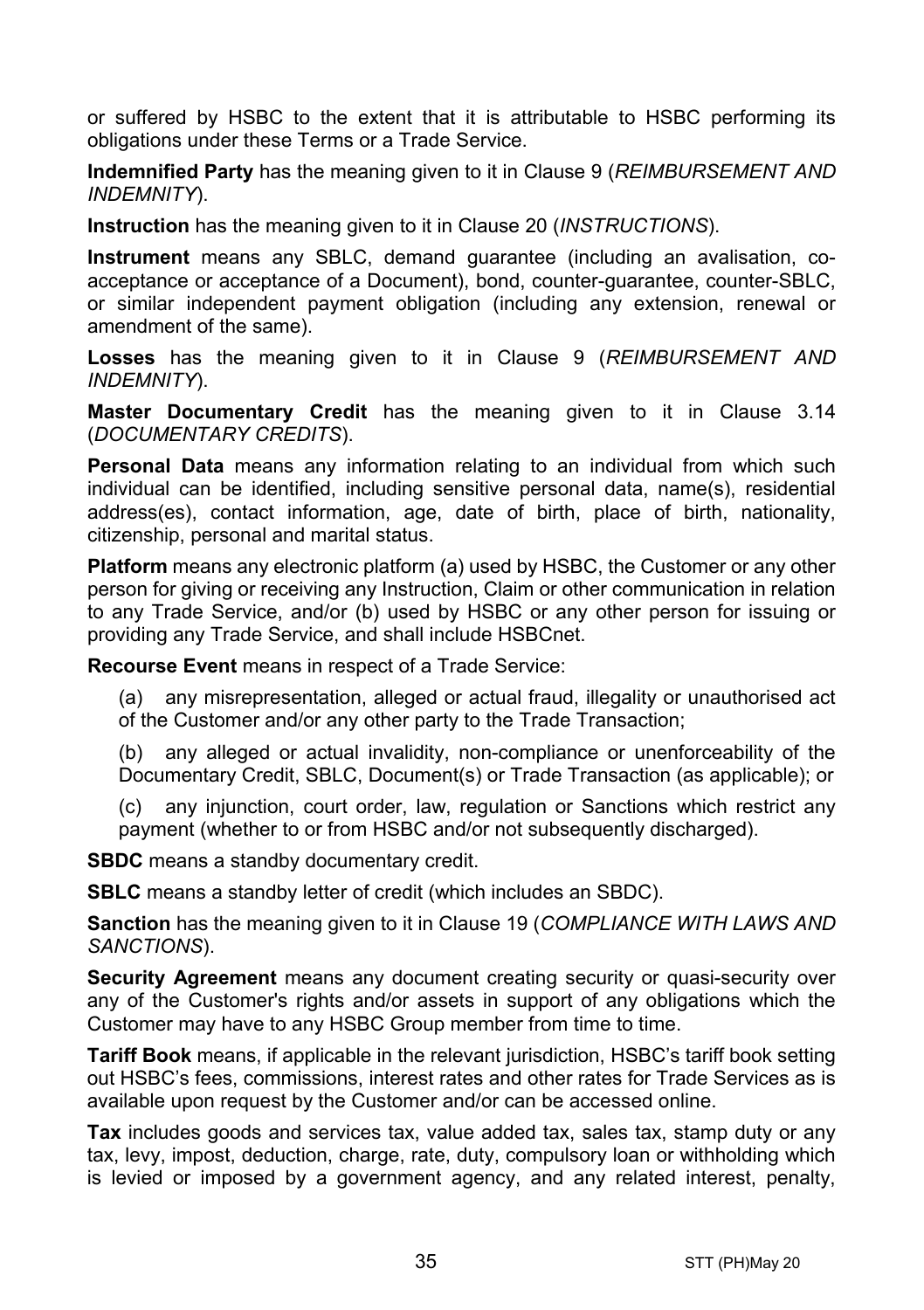charge, fee or other amount (but does not include tax on the overall net income of HSBC).

**Tax Information** means any documentation or information (and accompanying statements, waivers and consents) relating, directly or indirectly, to the Customer's tax status and the tax status of any owner, "controlling person", "substantial owner" or beneficial owner of the Customer.

**Trade Finance Loan** means a loan, advance, credit or other financial accommodation provided by HSBC to the Customer in respect of a Trade Transaction.

#### **Trade Service** includes:

(a) the issue of a Documentary Credit and instructing any advising bank, nominated bank or confirming bank in relation to such Documentary Credit;

(b) acting as the advising bank, nominated bank or confirming bank (on a disclosed or undisclosed basis) in relation to a Documentary Credit;

(c) the issue of an Instrument and/or instructing any correspondent bank in relation to, and issuing an counter-guarantee, counter-SBLC or indemnity in respect of, an Instrument;

(d) acting as the advising bank, confirming bank or correspondent bank in relation to an Instrument;

- (e) the handling of a Documentary Credit, Instrument or Document;
- (f) Collections;
- (g) the provision of any Finance;
- (h) the provision of a Trade Finance Loan;

(i) the issue of a letter of indemnity or shipping guarantee and/or the signing, endorsement or release of any Transport Document;

- (j) the release of Documents;
- (k) any other service or product relating to a Trade Transaction provided,

by HSBC to, at the request of, or in respect of the Customer.

**Trade Transaction** means a transaction involving the sale or purchase by the Customer of goods or services from/to a third party, and includes any contract(s) on which such transaction may be based.

**Transport Documents** has the meaning given to it in Clause [8](#page-12-0) (*[APPLICATIONS FOR](#page-12-0)  [RELEASE OF GOODS, SHIPPING GUARANTEES AND](#page-12-0) LETTERS OF INDEMNITY*).

**USD** means the lawful currency of the United States of America.

26.2 Unless contrary indication appears, any reference in these Terms to:

(a) an **Application** or **Trade Service** (and any reference in an Application to a **Trade Service**) includes (where applicable) the contract created between the Customer and HSBC by HSBC accepting that Application by providing or undertaking that Trade Service;

(b) the **Customer**, **HSBC** or any other person shall be construed so as to include its successors in title, permitted assigns and permitted transferees to, or of,